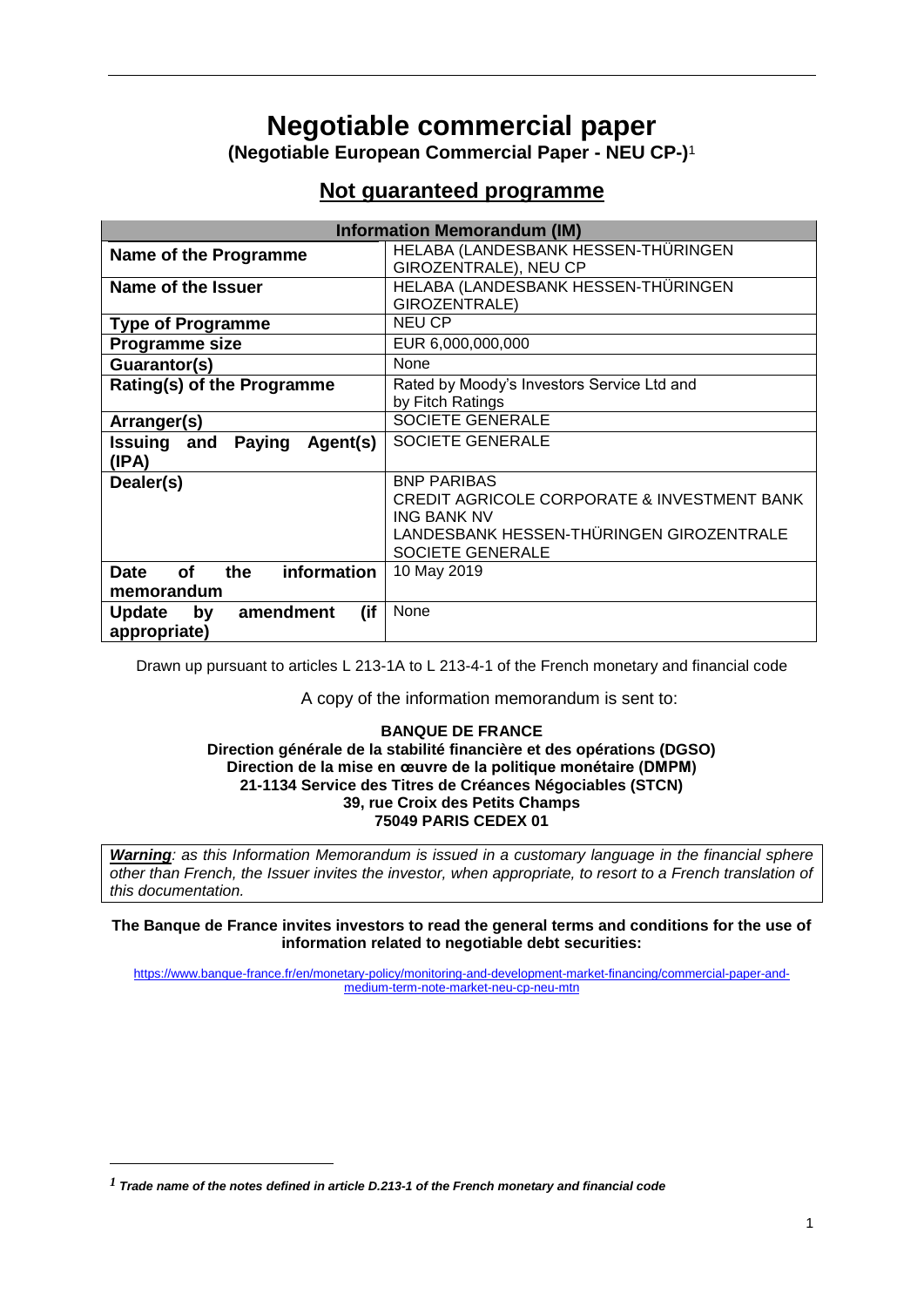**MIFID II product governance / Professional investors and Eligible Counterparties only target market** – Solely for the purposes of the Issuer's product approval process in respect of a particular NEU CP issue, the target market assessment in respect of any of the NEU CP to be issued off this Programme has led to the conclusion that: (i) the target market for the NEU CP is eligible counterparties and professional clients only, each as defined in MiFID II; and (ii) all channels for distribution of the NEU CP to eligible counterparties and professional clients are appropriate. Any person subsequently offering, selling or recommending the NEU CP (a "**distributor**") should take into consideration the Issuer's target market assessment; however, a distributor subject to MiFID II is responsible for undertaking its own target market assessment in respect of the NEU CP (by either adopting or refining the Issuer's target market assessment) and determining appropriate distribution channels.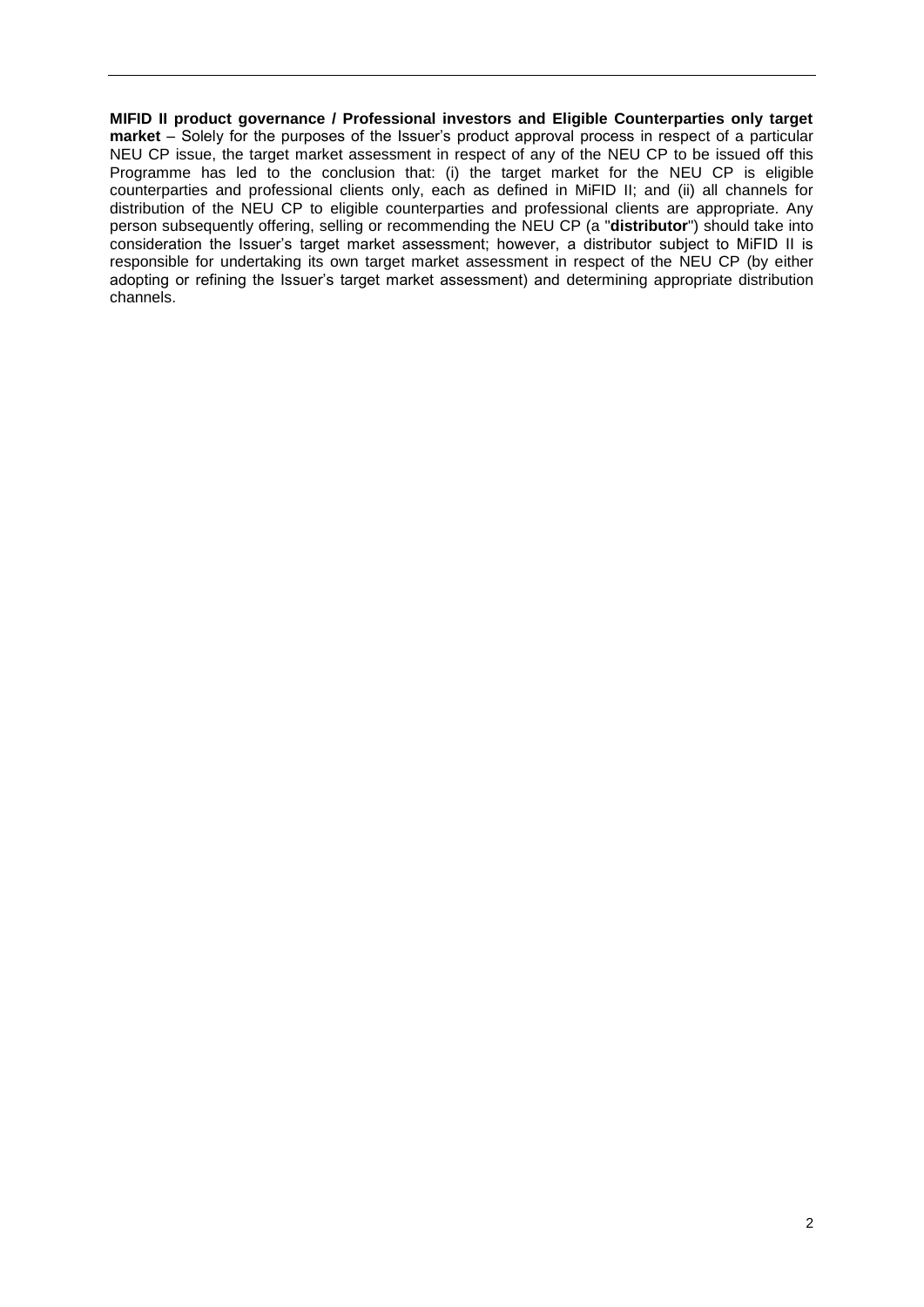|       | 1. DESCRIPTION OF THE ISSUANCE PROGRAMME                                                                                                            |                                                                                                                                                                                                                                                                                                                                                                             |  |
|-------|-----------------------------------------------------------------------------------------------------------------------------------------------------|-----------------------------------------------------------------------------------------------------------------------------------------------------------------------------------------------------------------------------------------------------------------------------------------------------------------------------------------------------------------------------|--|
|       | Articles D. 213-9, 1° and D 213-11 of the French monetary and financial code and Article 6 of<br>the Order of 30 May 2016 and subsequent amendments |                                                                                                                                                                                                                                                                                                                                                                             |  |
| 1.1   | Name of the<br>programme                                                                                                                            | HELABA (LANDESBANK HESSEN-THÜRINGEN GIROZENTRALE),<br>NEU CP.                                                                                                                                                                                                                                                                                                               |  |
| $1.2$ | <b>of</b><br><b>Type</b><br>programme                                                                                                               | NEU CP.                                                                                                                                                                                                                                                                                                                                                                     |  |
| 1.3   | <b>Name</b><br>of<br>the Issuer                                                                                                                     | HELABA (LANDESBANK HESSEN-THÜRINGEN GIROZENTRALE).                                                                                                                                                                                                                                                                                                                          |  |
| 1.4   | <b>of</b><br><b>Type</b><br>issuer                                                                                                                  | Monetary financial institution.                                                                                                                                                                                                                                                                                                                                             |  |
| 1.5   | of<br><b>Purpose</b><br>the<br>programme                                                                                                            | In order to meet the general funding needs of HELABA (LANDESBANK<br>HESSEN-THÜRINGEN GIROZENTRALE) (the "Issuer" or the "Bank")<br>and its subsidiaries, the Issuer will issue NEU CP from time to time, in<br>accordance with Articles L. 213-1 A to L. 213-4-1 and D. 213-1 to D. 213-<br>14 of the French monetary and financial code and all applicable<br>regulations. |  |
| 1.6   | Programme<br>size<br>(maximum<br>outstanding<br>amount)<br>in<br><b>Euro</b>                                                                        | The maximum outstanding amount of NEU CP issued under the<br>Programme shall be Euro 6,000,000,000 or its equivalent value in any<br>other authorized currencies by applicable laws and regulations in force in<br>France at the time of the issue.                                                                                                                         |  |
| 1.7   | Form of the<br>notes                                                                                                                                | Notes of the Programme are issued in bearer form and recorded in the<br>books of authorized intermediaries (book entry system) in accordance<br>with French laws and regulations".                                                                                                                                                                                          |  |
| 1.8   | <b>Yield basis</b>                                                                                                                                  | Remuneration is unrestricted.                                                                                                                                                                                                                                                                                                                                               |  |
|       |                                                                                                                                                     | However, if the Issuer issues NEU CP with remuneration linked to an<br>index or an index clause, the Issuer shall only issue NEU CP with<br>remuneration linked to usual money market indexes, such as but not<br>restricted to: EURIBOR, LIBOR or EONIA.                                                                                                                   |  |
|       |                                                                                                                                                     | Such remuneration formulas shall not result in a below par capital<br>redemption.                                                                                                                                                                                                                                                                                           |  |
|       |                                                                                                                                                     | The Issuer may not issue NEU CP with potentially variable principal<br>payments.                                                                                                                                                                                                                                                                                            |  |
|       |                                                                                                                                                     | In the case of an issue of NEU CP embedding an option of extension or<br>repurchase, as mentioned in paragraph 1.10 below, the conditions of<br>remuneration of such NEU CP will be set at when the said NEU CP will be<br>initially issued and shall not be further modified, including when such an<br>embedded option of extension or repurchase will be exercised.      |  |
| 1.9   | <b>Currencies of</b><br>issue                                                                                                                       | Euro or any other currency authorized by applicable laws and regulations<br>in force in France at the time of the issue.                                                                                                                                                                                                                                                    |  |
| 1.10  | <b>Maturity</b>                                                                                                                                     | The term (maturity date) of the NEU CP shall be determined in<br>accordance with laws and regulations applicable in France, which imply<br>that, at the date hereof, such term shall not be longer than one year (365<br>days or 366 days in a leap year), from the issue date.                                                                                             |  |
|       |                                                                                                                                                     | The NEU CP may be redeemed before maturity in accordance with the<br>laws and regulations applicable in France. The early repayment option, if                                                                                                                                                                                                                              |  |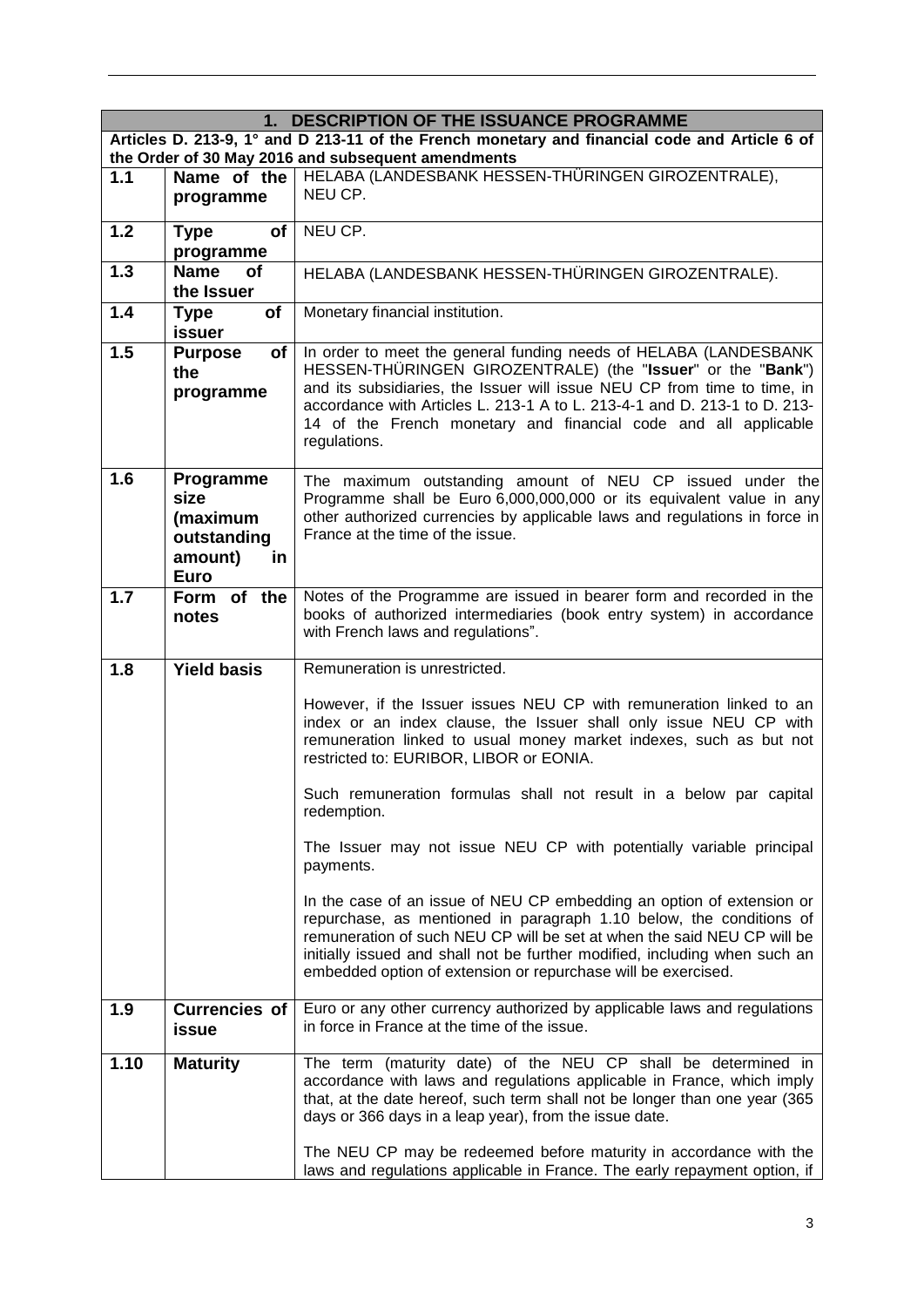|      |                                                           | any, shall be explicitly specified in the confirmation form of any relevant<br>issuance of NEU CP.                                                                                                                                                                      |
|------|-----------------------------------------------------------|-------------------------------------------------------------------------------------------------------------------------------------------------------------------------------------------------------------------------------------------------------------------------|
|      |                                                           | The Issuer reserves the right to repurchase the NEU CP subject to, and in<br>compliance with, applicable French laws and regulations.                                                                                                                                   |
|      |                                                           | The NEU CP issued under the Programme may carry one or more<br>embedded option(s) of extension of the term (held by either the Issuer or<br>the holder, or linked to one or several events not related to either the<br>Issuer or the holder).                          |
|      |                                                           | The NEU CP issued under the Programme may also carry one or more<br>embedded option(s) of repurchase before the term (held by either the<br>Issuer or the holder, or linked to one or several events not related to either<br>the Issuer or the holder).                |
|      |                                                           | An option of extension or repurchase of NEU CP, if any, shall be explicitly<br>specified in the confirmation form of any related issuance of NEU CP.                                                                                                                    |
|      |                                                           | In any case, the overall maturity of any NEU CP embedded with one or<br>several of such clauses, shall always - all options of extension or<br>repurchase included - conform to laws and regulations in force in France<br>at the time of the issue.                    |
| 1.11 | <b>Minimum</b><br>issuance<br>amount                      | 200,000 euros (or equivalent amount in the relevant foreign currency).                                                                                                                                                                                                  |
| 1.12 | <b>Minimum</b><br>denominatio<br>of<br>the<br>n.<br>notes | By virtue of regulation (Article D 213-11 of the French monetary and<br>financial code), the legal minimum face value of the NEU CP within the<br>framework of this Programme is 200,000 euros or the equivalent in the<br>currencies selected at the time of issuance. |
| 1.13 | Status of the<br>notes                                    | The NEU CP shall constitute direct, unsecured and unsubordinated<br>obligations of the Issuer, ranking at least pari passu with all other current<br>and future direct, unsecured, unguaranteed<br>and<br>unsubordinated<br>indebtedness of the Issuer.                 |
| 1.14 | Governing<br>that<br>law                                  | Any NEU CP issued under the Programme will be governed by French<br>law.                                                                                                                                                                                                |
|      | applies to the<br>programme                               | All potential disputes related to the issuance of the NEU CP shall be<br>governed and construed according to French Law.                                                                                                                                                |
| 1.15 | Listing of the<br>notes/Admis                             | All, or part only, of the NEU CP issued under this Programme may be<br>admitted to trading on Euronext Paris.                                                                                                                                                           |
|      | sion<br>to<br>trading on a<br>regulated<br>market         | Whether an issue of NEU CP is admitted to trading on Euronext Paris, it<br>can be verified on the website of Euronext Paris at the following address:<br>https://euronext.com/bondmatch/issuers.                                                                        |
| 1.16 | <b>Settlement</b><br>system                               | The NEU CP will be issued through Euroclear France.                                                                                                                                                                                                                     |
| 1.17 | Rating(s)<br>of                                           | Rated by Moody's Investors Service Ltd and Fitch Ratings.                                                                                                                                                                                                               |
|      | the<br>programme                                          | The investors can see the relevant rating of the Programme on the<br>website of the rating agencies at the following links:                                                                                                                                             |
|      |                                                           | Moody's Investors Service Ltd<br>٠                                                                                                                                                                                                                                      |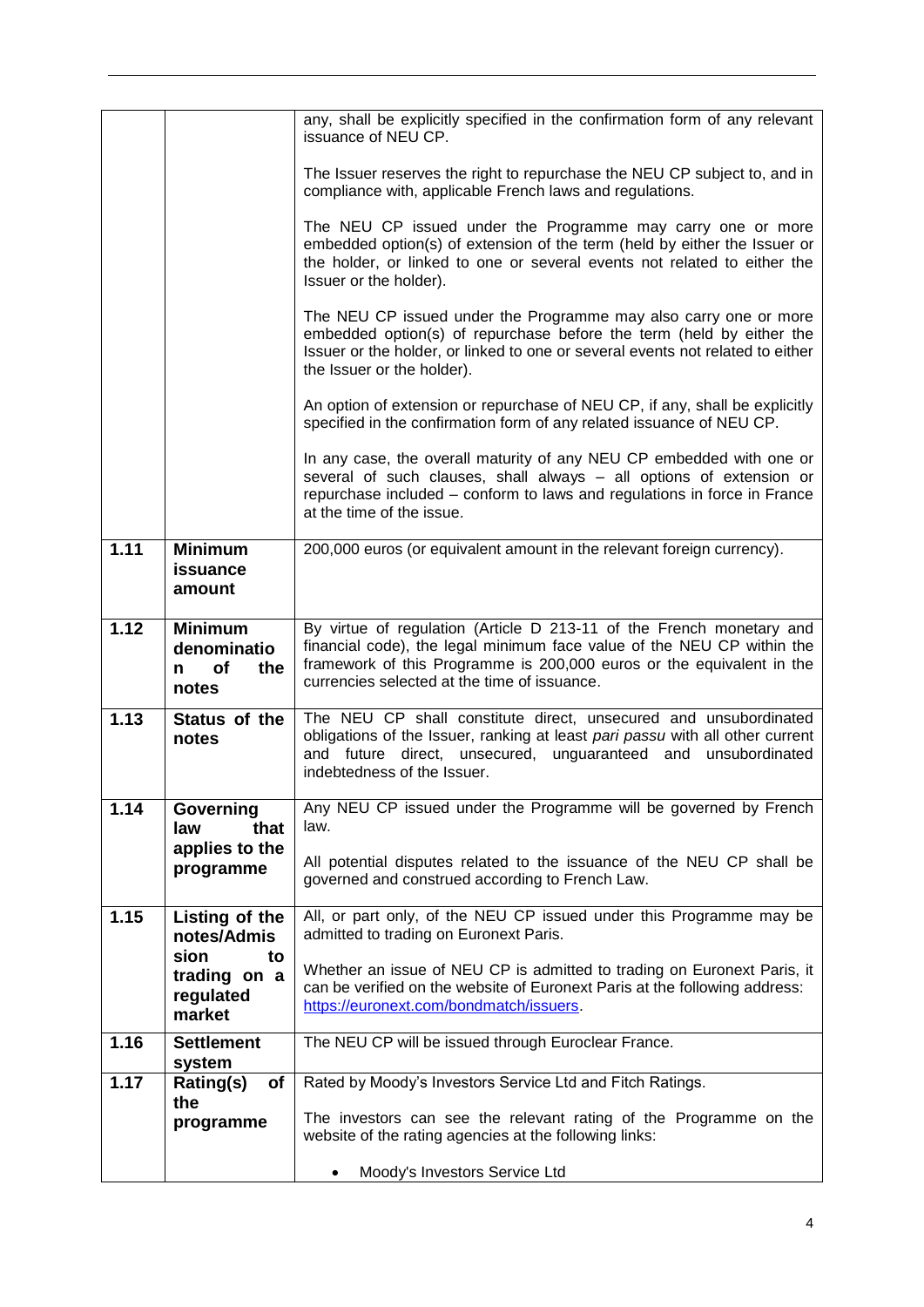|      |                                                                                     | https://www.moodys.com/credit-ratings/Landesbank-Hessen-<br>Thueringen-GZ-credit-rating-370500<br><b>Fitch Ratings</b><br>https://www.fitchratings.com/site/search?request=Landesbank%2<br>OHessen-Thueringen%20Girozentrale&content=entity<br>Ratings can be reviewed at any time by the rating agencies. Investors are<br>invited to refer to the websites of the agencies concerned for the current                                                                                                                                                                                                                                                                                                                                                                                                                                                                                                                                                                                                                                                                                                                                                                                                                                                                                                                                                                                                                                                                                                                              |
|------|-------------------------------------------------------------------------------------|-------------------------------------------------------------------------------------------------------------------------------------------------------------------------------------------------------------------------------------------------------------------------------------------------------------------------------------------------------------------------------------------------------------------------------------------------------------------------------------------------------------------------------------------------------------------------------------------------------------------------------------------------------------------------------------------------------------------------------------------------------------------------------------------------------------------------------------------------------------------------------------------------------------------------------------------------------------------------------------------------------------------------------------------------------------------------------------------------------------------------------------------------------------------------------------------------------------------------------------------------------------------------------------------------------------------------------------------------------------------------------------------------------------------------------------------------------------------------------------------------------------------------------------|
|      |                                                                                     | rating.                                                                                                                                                                                                                                                                                                                                                                                                                                                                                                                                                                                                                                                                                                                                                                                                                                                                                                                                                                                                                                                                                                                                                                                                                                                                                                                                                                                                                                                                                                                             |
| 1.18 | <b>Guarantor</b>                                                                    | None                                                                                                                                                                                                                                                                                                                                                                                                                                                                                                                                                                                                                                                                                                                                                                                                                                                                                                                                                                                                                                                                                                                                                                                                                                                                                                                                                                                                                                                                                                                                |
| 1.19 | <b>Issuing</b><br>and<br><b>Paying</b><br>Agent(s)<br>(IPA)<br>exhaustive<br>list - | The Issuer has appointed SOCIETE GENERALE as its Issuing and Paying<br>Agent in relation to the Programme.<br>The Issuer may decide to replace the initial Issuing and Paying Agent or<br>appoint another Issuing and Paying Agent and will, following such<br>appointment update the Information Memorandum in accordance with<br>French laws and regulations.                                                                                                                                                                                                                                                                                                                                                                                                                                                                                                                                                                                                                                                                                                                                                                                                                                                                                                                                                                                                                                                                                                                                                                     |
| 1.20 | Arranger                                                                            | <b>SOCIETE GENERALE</b>                                                                                                                                                                                                                                                                                                                                                                                                                                                                                                                                                                                                                                                                                                                                                                                                                                                                                                                                                                                                                                                                                                                                                                                                                                                                                                                                                                                                                                                                                                             |
| 1.21 | <b>Placement</b><br>method                                                          | Placement through dealers.<br>The NEU CP will be placed by the following Dealers:<br><b>BNP PARIBAS,</b><br><b>CREDIT AGRICOLE CIB,</b><br>ING BANK NV,<br>LANDESBANK HESSEN-THÜRINGEN GIROZENTRALE and<br>SOCIETE GENERALE.<br>The Issuer may subsequently elect to replace any dealer, carry-out itself<br>the placement or appoint other dealers; an updated list of such dealers<br>shall be disclosed to investors upon request to the Issuer.                                                                                                                                                                                                                                                                                                                                                                                                                                                                                                                                                                                                                                                                                                                                                                                                                                                                                                                                                                                                                                                                                 |
| 1.22 | Selling<br>restrictions                                                             | <b>General selling</b><br>No action has been taken or will be taken by the Issuer, each Dealer, any<br>initial subscriber and any further holder of the NEU CP issued under the<br>Programme that would or is intended to permit a public offering of the<br>NEU CP or the possession or distribution of the Information Memorandum<br>or any other document relating to the NEU CP in any country or<br>jurisdiction where action for that purpose is required.<br>The Issuer, each Dealer, any initial subscriber and any further holder of<br>the NEU CP has undertaken, to the extent possible, to the best of its<br>knowledge, to comply with all applicable laws and regulations in force in<br>any country or jurisdiction in which it purchases, offers or sells the NEU<br>CP or possesses or distributes the Information Memorandum or any other<br>document relating to the NEU CP and to obtain any consent, approval or<br>permission required by it for the purchase, offer or sale of NEU CP under<br>the laws and regulations in force in any jurisdiction to which it is subject or<br>in which it will make such purchases, offers or sales and neither the<br>Issuer, nor any Dealer nor any initial subscriber nor any further holder<br>shall have responsibility therefore.<br>None of the Issuer, any Dealer, any initial subscriber or any further holder<br>of the NEU CP will either offer, sell or deliver, directly or indirectly, any<br>NEU CP or distribute the Information Memorandum or any other |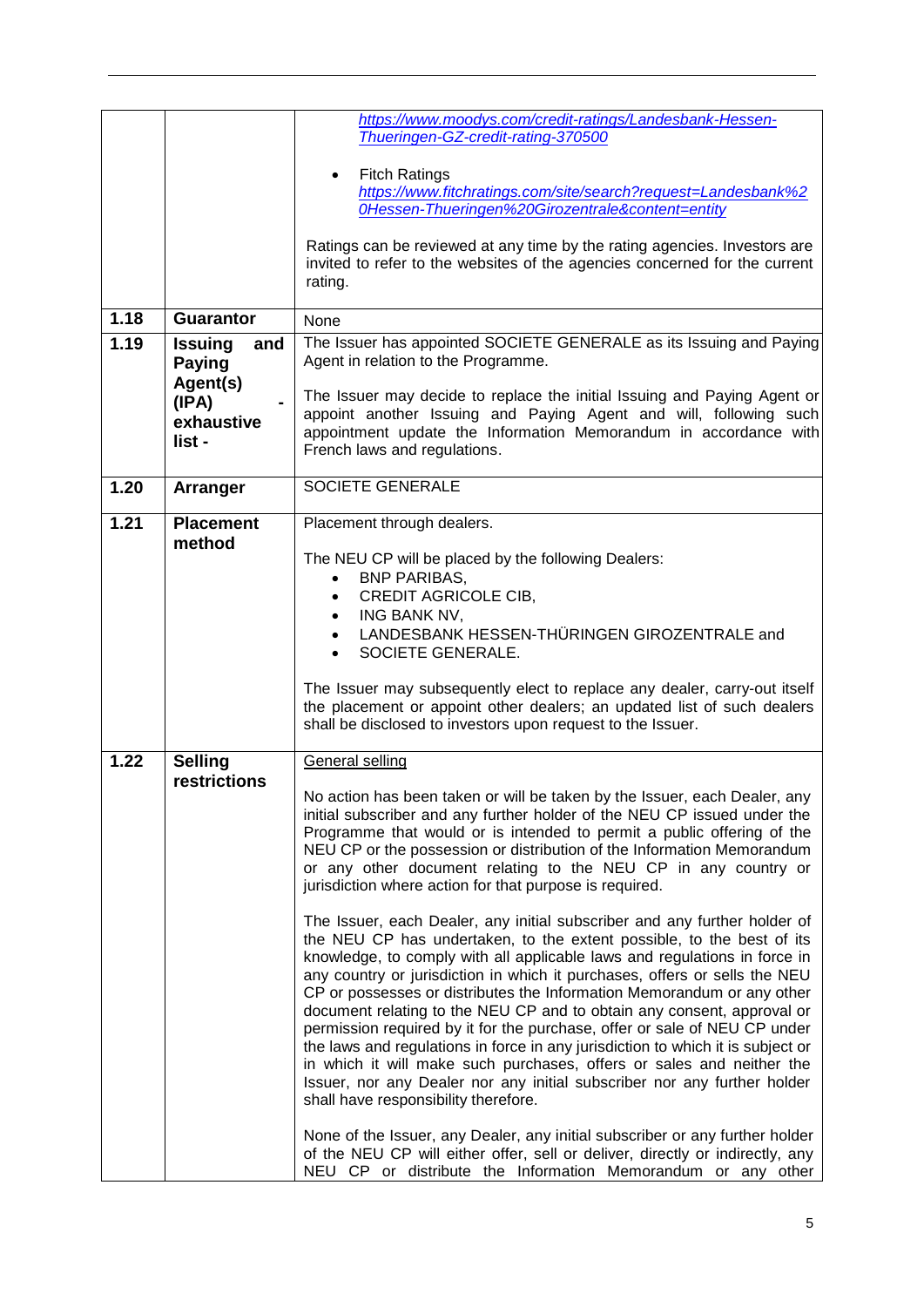| on the Issuer. | document relating to the NEU CP in or from any country or jurisdiction<br>except under circumstances that will result in the compliance with any<br>applicable laws and regulations and which will not impose any obligations                                                                                                                                                                                                                                                                                                                                                                      |
|----------------|----------------------------------------------------------------------------------------------------------------------------------------------------------------------------------------------------------------------------------------------------------------------------------------------------------------------------------------------------------------------------------------------------------------------------------------------------------------------------------------------------------------------------------------------------------------------------------------------------|
| <b>France</b>  |                                                                                                                                                                                                                                                                                                                                                                                                                                                                                                                                                                                                    |
|                | The Issuer, each Dealer, any initial subscriber has represented and<br>agreed, and any further holder of the NEU CP will be deemed to have<br>represented and agreed on the date on which he purchases the NEU CP,<br>to comply with applicable laws and regulations in force regarding the offer,<br>the placement or the re-sale of the NEU CP or the distribution of the<br>documents with respect thereto, in France.                                                                                                                                                                          |
|                | <b>United Kingdom</b>                                                                                                                                                                                                                                                                                                                                                                                                                                                                                                                                                                              |
|                | The Issuer, each Dealer, any initial subscriber has represented and<br>agreed and any further holder of the NEU CP will be required to represent<br>and agree, that:                                                                                                                                                                                                                                                                                                                                                                                                                               |
| $(a)$ (i)      | it is a person whose ordinary activities involve it in acquiring,<br>holding, managing or disposing of investments (as principal or<br>agent) for the purposes of its business, and                                                                                                                                                                                                                                                                                                                                                                                                                |
| (ii)           | it has not offered or sold and will not offer or sell any NEU CP<br>other than to persons whose ordinary activities involve them in<br>acquiring, holding, managing or disposing of investments (as<br>principal or agent) for the purposes of their businesses or who it<br>is reasonable to expect will acquire, hold, manage or dispose of<br>investments (as principal or agent) for the purposes of their<br>businesses where the issue of the any NEU CP would otherwise<br>constitute a contravention of section 19 of the Financial Services<br>and Markets Act 2000 (FSMA) by the Issuer; |
| (b)            | it has only communicated or caused to be communicated and will<br>only communicate or cause to be communicated any invitation or<br>inducement to engage in investment activity (within the meaning<br>of section 21 of the FSMA) received by it in connection with the<br>issue or sale of any NEU CP in circumstances in which section<br>21(1) of the FSMA does not apply to the Issuer; and                                                                                                                                                                                                    |
| (c)            | it has complied and will comply with all applicable provisions of<br>the FSMA with respect to anything done by it in relation to such<br>NEU CP in, from or otherwise involving the United Kingdom.                                                                                                                                                                                                                                                                                                                                                                                                |
|                | <b>United States of America</b>                                                                                                                                                                                                                                                                                                                                                                                                                                                                                                                                                                    |
|                | The NEU CP have not been and will not be registered under the<br>Securities Act of 1933, as amended (the "Securities Act"), or any other<br>laws or regulations of any state of the United States of America, and may<br>not be offered or sold within the United States of America, or to, or for the<br>account or benefit of, U.S. persons (as defined in accordance with<br>Regulation S under the Securities Act) except in certain transactions<br>exempt from the registration requirements of the Securities Act.                                                                          |
|                | The Issuer, each Dealer, and any initial subscriber have represented and<br>agreed, and any further holder of the NEU CP will be required to<br>represent and agree, that they have not offered, sold or delivered, and will<br>not offer, sell or deliver, whether directly or indirectly, any NEU CP within<br>the United States of America or to, or for the account or benefit of, any                                                                                                                                                                                                         |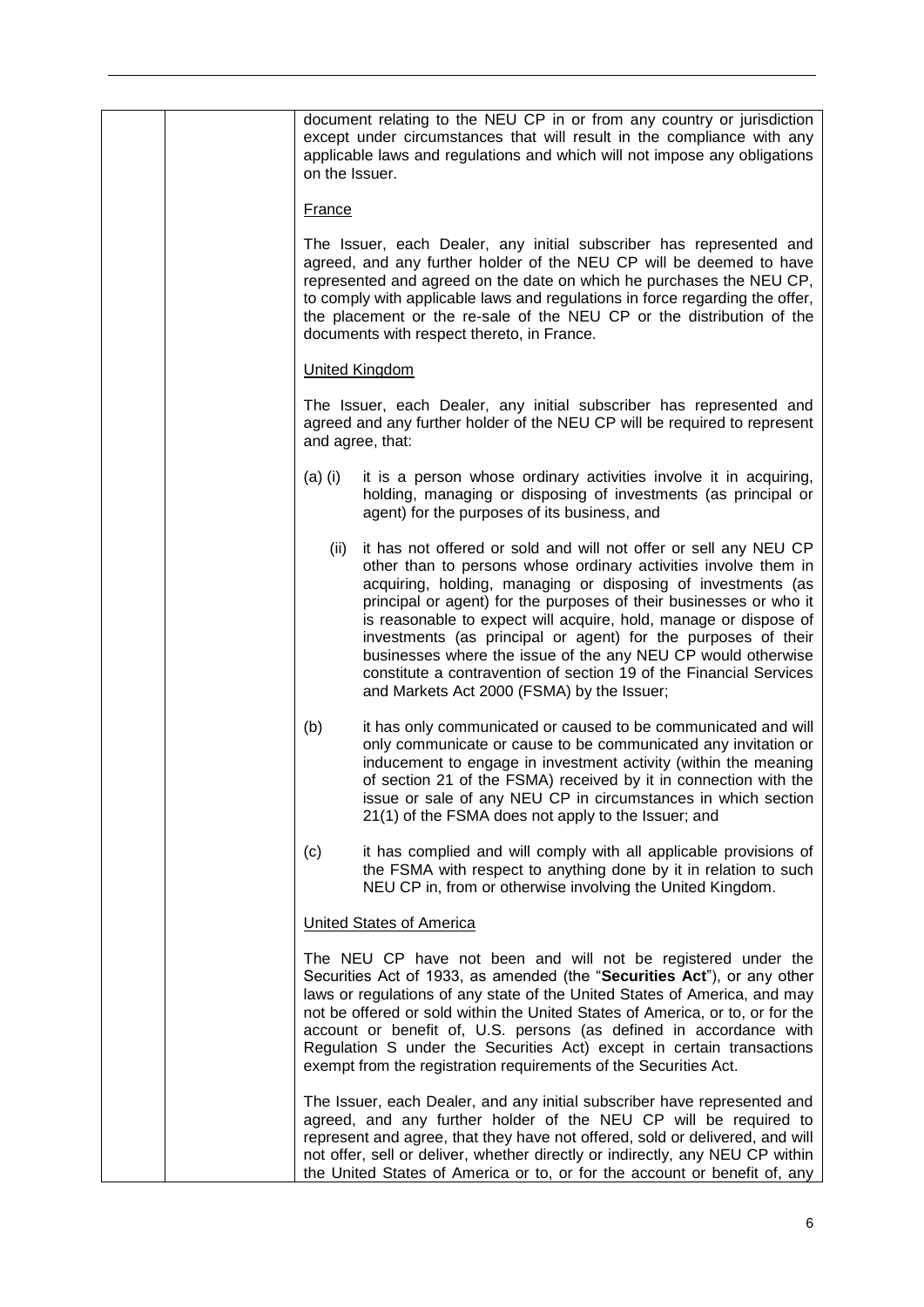|      |                                                            | U.S. person                                                                                                                                                                                                                                                                                                                                                                                                                                                                                                                                                                               |
|------|------------------------------------------------------------|-------------------------------------------------------------------------------------------------------------------------------------------------------------------------------------------------------------------------------------------------------------------------------------------------------------------------------------------------------------------------------------------------------------------------------------------------------------------------------------------------------------------------------------------------------------------------------------------|
|      |                                                            | (i)<br>as part of their distribution at any time, and                                                                                                                                                                                                                                                                                                                                                                                                                                                                                                                                     |
|      |                                                            | (ii)<br>otherwise until the day immediately following 40 days after the<br>later of (y) the day on which such NEU CP are offered and (z)<br>the issue date of such NEU CP (the "Distribution<br><b>Compliance Period</b> "). In addition, until the conclusion of the<br>Distribution Compliance Period, an offer or sale of NEU CP<br>within the United States of America by the Issuer, any Dealer,<br>any initial subscriber or any further holder of the NEU CP,<br>whether or not participating in the offering, may violate the<br>registration requirements of the Securities Act. |
|      |                                                            | The Issuer, each Dealer and any initial subscriber have also agreed, and<br>any further holder of the NEU CP will be required to agree that they will<br>send to each distributor, initial subscriber or person to which they sell the<br>NEU CP during the Distribution Compliance Period a notice setting out the<br>selling and offering restrictions of the NEU CP in the United States of<br>America or to, or for the account or benefit of, US persons.                                                                                                                            |
|      |                                                            | The NEU CP will be offered and sold only outside the United States of<br>America to persons other than US persons (as defined in accordance with<br>Regulation S under the Securities Act).                                                                                                                                                                                                                                                                                                                                                                                               |
| 1.23 | <b>Taxation</b>                                            | The Issuer is not bound to indemnify any holder of the NEU CP in case of<br>taxes which are payable under French law or any other foreign law in<br>respect of the principal of, or the interest on, the NEU CP, except for any<br>stamp or registration taxes payable by the Issuer under French law.                                                                                                                                                                                                                                                                                    |
| 1.24 | <b>Involvement</b><br>of<br>national<br><b>authorities</b> | Banque de France.                                                                                                                                                                                                                                                                                                                                                                                                                                                                                                                                                                         |
| 1.25 | Contact(s)                                                 | Landesbank Hessen-Thüringen Girozentrale<br>$\bullet$                                                                                                                                                                                                                                                                                                                                                                                                                                                                                                                                     |
|      |                                                            | Neue Mainzer Strasse 52-58                                                                                                                                                                                                                                                                                                                                                                                                                                                                                                                                                                |
|      |                                                            | D-60311 Frankfurt am Main                                                                                                                                                                                                                                                                                                                                                                                                                                                                                                                                                                 |
|      |                                                            | Email: VL312000Doku@helaba.de                                                                                                                                                                                                                                                                                                                                                                                                                                                                                                                                                             |
|      |                                                            | Tél: +49 69 91 32 - 2194<br>Fax: +49 69 91 32 - 31 77                                                                                                                                                                                                                                                                                                                                                                                                                                                                                                                                     |
|      |                                                            |                                                                                                                                                                                                                                                                                                                                                                                                                                                                                                                                                                                           |
| 1.26 | <b>Additional</b><br>information<br>the<br>on.             | The Issuer shall update in due time the Information Memorandum in<br>accordance with the legal laws and regulations applicable for rated<br>programmes of French Titres de Créances Négociables.                                                                                                                                                                                                                                                                                                                                                                                          |
|      | programme                                                  | Annual update<br>The Issuer shall update each year its Information Memorandum within 45<br>days following the shareholders' annual general meeting, or the<br>equivalent body, voting on the accounts for the last financial year.                                                                                                                                                                                                                                                                                                                                                        |
|      |                                                            | Permanent update<br>The Issuer shall immediately update its information memorandum<br>following any change to the NEU CP under this Programme relating to:<br>• the maximum amount of its outstanding NEU CP issues;<br>• the Issuing and Paying Agent;                                                                                                                                                                                                                                                                                                                                   |
|      |                                                            | • any new circumstance which may have a significant effect on the NEU<br>CP or on the outcome of the issue programme.                                                                                                                                                                                                                                                                                                                                                                                                                                                                     |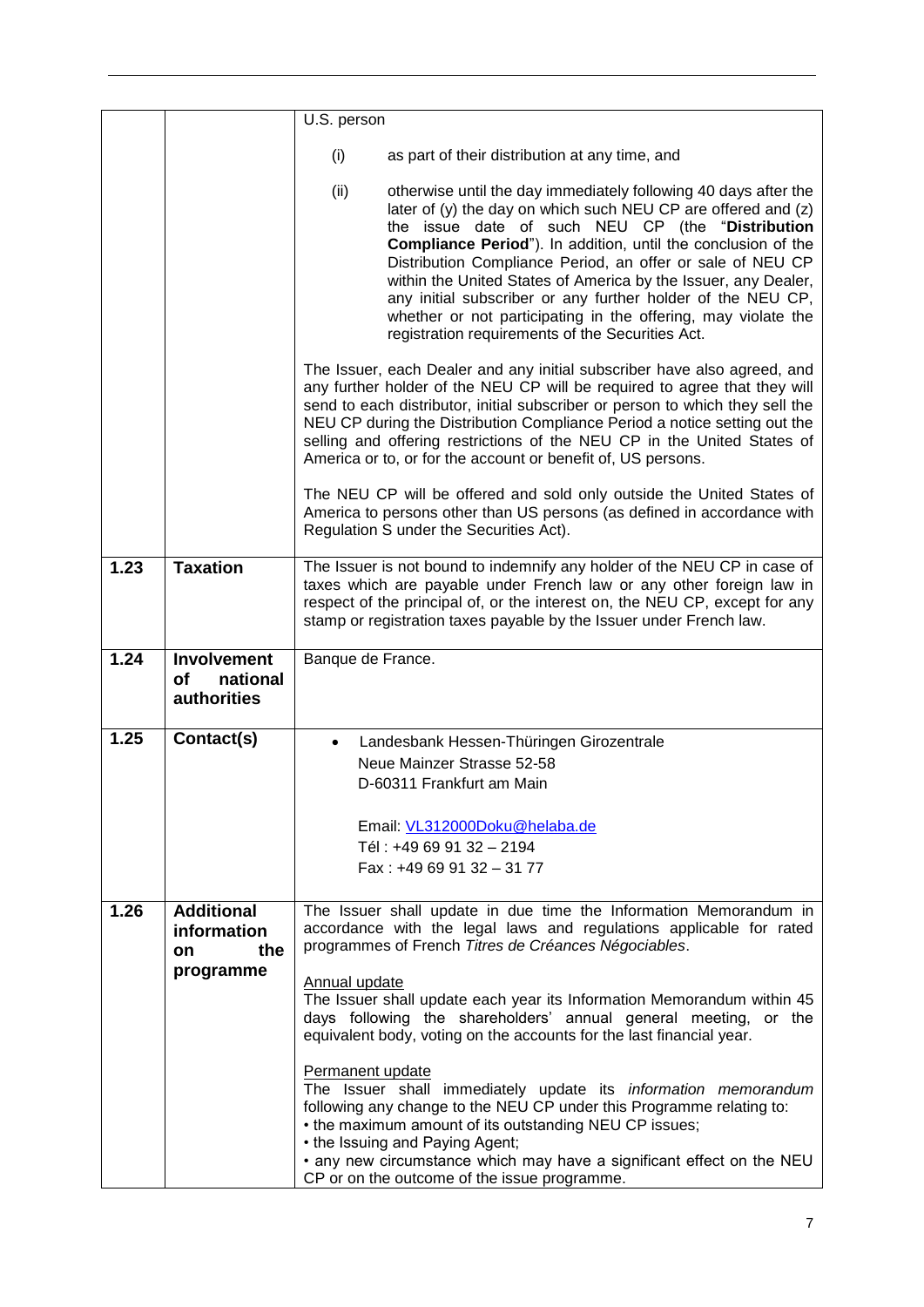| 1.27 | Language of<br>the<br>information<br>memorandu<br>which<br>m<br>prevails | English. |
|------|--------------------------------------------------------------------------|----------|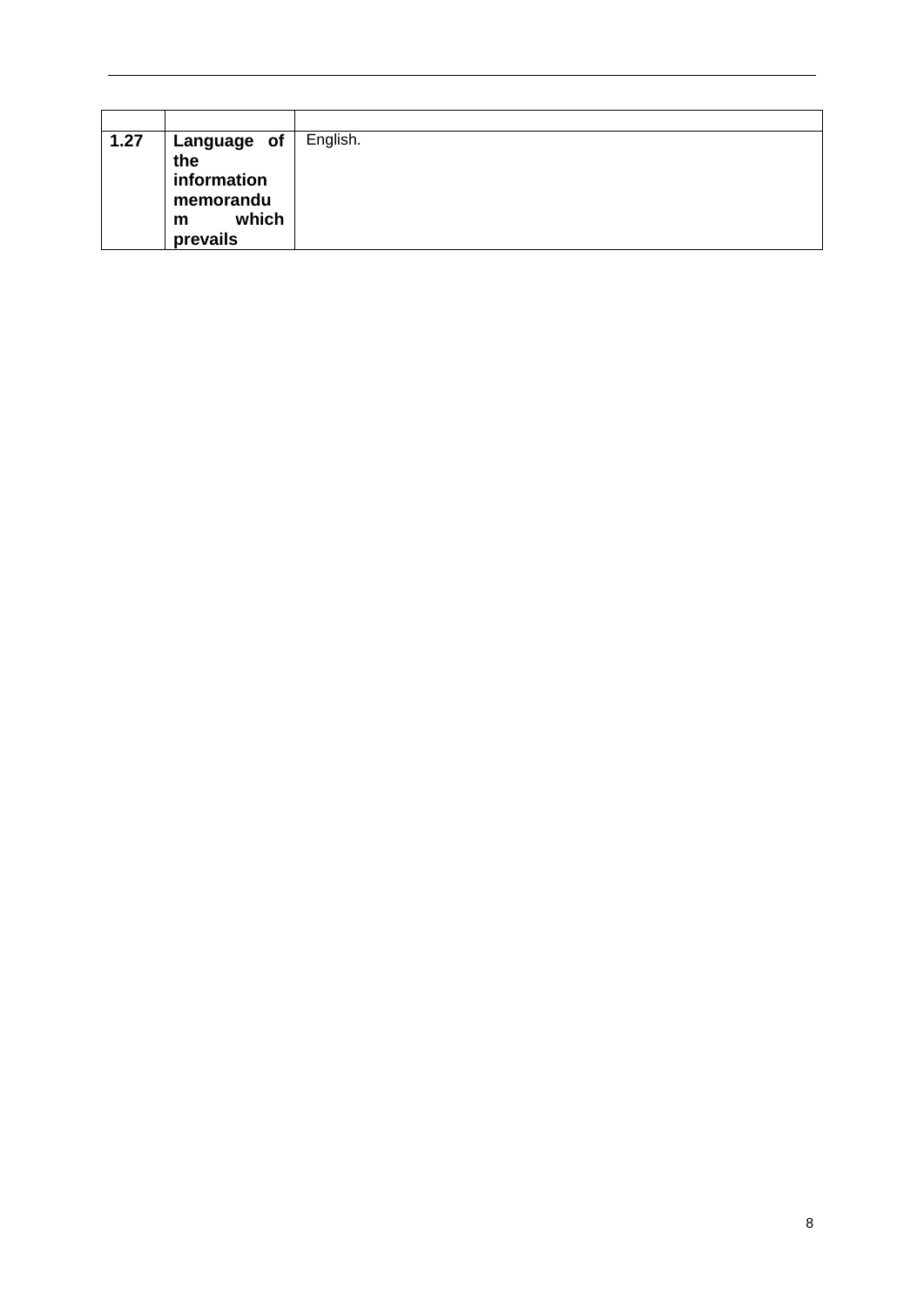|     | 2. DESCRIPTION OF THE ISSUER                                                               | Article D. 213-9, 2° of the French monetary and financial code and Article 7, 3° of the Order of                                                                                                                                                                                                                                                                                                                                                                                                                                                                                                                                                                                                                                                                                                                                                                                                                                                                                                                                                                                                                                                                                                                                           |
|-----|--------------------------------------------------------------------------------------------|--------------------------------------------------------------------------------------------------------------------------------------------------------------------------------------------------------------------------------------------------------------------------------------------------------------------------------------------------------------------------------------------------------------------------------------------------------------------------------------------------------------------------------------------------------------------------------------------------------------------------------------------------------------------------------------------------------------------------------------------------------------------------------------------------------------------------------------------------------------------------------------------------------------------------------------------------------------------------------------------------------------------------------------------------------------------------------------------------------------------------------------------------------------------------------------------------------------------------------------------|
|     | 30 May 2016 and subsequent amendments                                                      |                                                                                                                                                                                                                                                                                                                                                                                                                                                                                                                                                                                                                                                                                                                                                                                                                                                                                                                                                                                                                                                                                                                                                                                                                                            |
| 2.1 | Legal name                                                                                 | LANDESBANK HESSEN-THÜRINGEN<br>GIROZENTRALE.                                                                                                                                                                                                                                                                                                                                                                                                                                                                                                                                                                                                                                                                                                                                                                                                                                                                                                                                                                                                                                                                                                                                                                                               |
| 2.2 | Legal form/status, governing law<br>of the issuer and competent<br>courts                  | The Issuer, which is a credit institution, was<br>founded in the Federal Republic of Germany as a<br>public law institution. It is incorporated under<br>German public law and is subject to the<br>jurisdictions of the courts of the Federal Republic<br>of Germany. Helaba is a legal entity under public<br>law. Within the scope of the "Single Supervisory<br>Mechanism" (SSM: uniform mechanism for<br>banking supervision in the Eurozone, which other<br>EU countries may join as members on a<br>voluntary basis), Helaba has since November 4,<br>2014 been subject to direct regulation and<br>supervision by the European Central Bank (ECB).<br>The basis for the assumption of direct supervision<br>by the ECB over Helaba is the classification of<br>Helaba as a "significant" institution. In its<br>supervisory function, the ECB is supported by the<br>Federal<br>Financial<br>Supervisory Authority<br>(Bundesanstalt<br>für<br>Finanzdienstleistungsaufsicht), an independent<br>authority with supervisory powers, as well as by<br>Deutsche Bundesbank.<br>In addition, Helaba is subject to state supervision<br>by the Federal States of Hesse and Thuringia<br>(Sections 2(1) and 12(1) of the State Treaty). |
| 2.3 | Date of incorporation                                                                      | The Hessische Landesbank Girozentrale was<br>formed in 1953 by the merger of Hessische<br>Landesbank Darmstadt (founded in 1940), of<br>Nassauische Landesbank Wiesbaden (founded in<br>1840) and the Landeskreditkasse zu Kassel<br>(founded in 1832). On 1 July 1992 the Treaty on<br>the Formation of a Joint Savings Bank<br>Organisation between the Federal States of<br>Hesse and Thuringia came into force. Since then<br>under<br>Helaba<br>has<br>operated<br>the<br>name<br>"Landesbank Hessen-Thüringen Girozentrale".<br>The Issuer's legal name is "Landesbank Hessen-<br>Thüringen Girozentrale", the name used for<br>commercial purposes is "Helaba".<br>Helaba was founded in Germany and is<br>incorporated as an entity under German public<br>law (rechtsfähige Anstalt des<br>öffentlichen<br>Rechts).                                                                                                                                                                                                                                                                                                                                                                                                               |
| 2.4 | Registered office or equivalent<br>(legal<br>address) and<br>main<br>administrative office | Neue Mainzer Strasse 52-58<br>D-60311 Frankfurt am Main<br>Germany<br>Tel: +49 69 / 91 32 - 01                                                                                                                                                                                                                                                                                                                                                                                                                                                                                                                                                                                                                                                                                                                                                                                                                                                                                                                                                                                                                                                                                                                                             |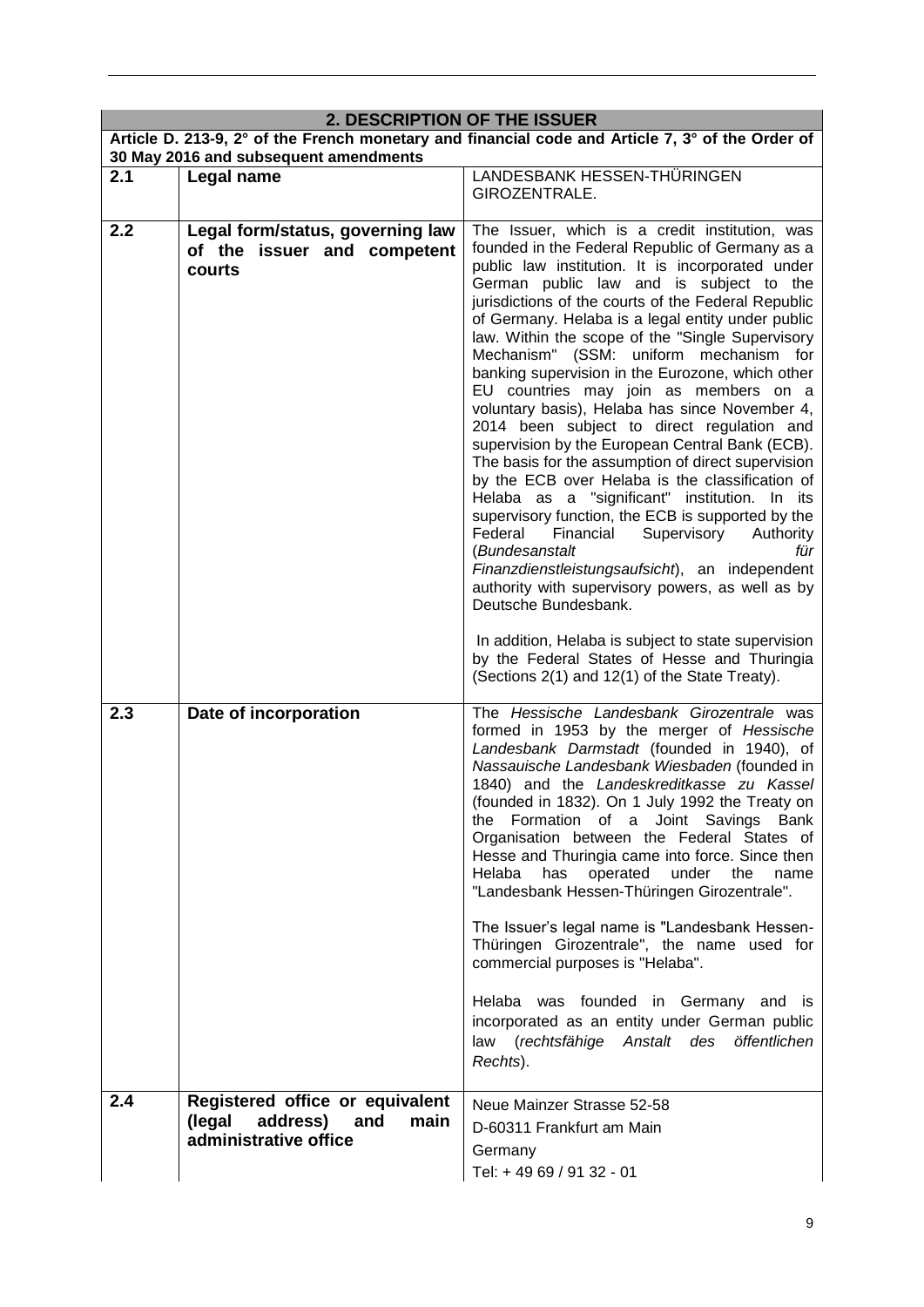|     |                                               | Fax: +49 69 29 15 17                                                                                                                                                                                                                                                                                                                                                                                                                                                                                                                                                                  |
|-----|-----------------------------------------------|---------------------------------------------------------------------------------------------------------------------------------------------------------------------------------------------------------------------------------------------------------------------------------------------------------------------------------------------------------------------------------------------------------------------------------------------------------------------------------------------------------------------------------------------------------------------------------------|
|     |                                               | Bonifaciusstrasse 16<br>D-99084 Erfurt<br>Germany<br>Tel: +49 3 61 / 2 17 - 71 00<br>Fax: +49 361 217 - 71 01                                                                                                                                                                                                                                                                                                                                                                                                                                                                         |
| 2.5 | Registration number, place<br>of registration | Helaba<br>is<br>registered with<br>the<br>commercial<br>registers of Frankfurt am Main (HRA 29821) and<br>Jena (HRA 102181). The Legal Entity Identifier<br>(LEI) of Helaba is DIZES5CFO5K3I5R58746.                                                                                                                                                                                                                                                                                                                                                                                  |
| 2.6 | <b>Issuer's mission summary</b>               | Helaba is a regional bank.                                                                                                                                                                                                                                                                                                                                                                                                                                                                                                                                                            |
|     |                                               | The Bank shall in particular perform the functions<br>of a central institution for the savings banks in the<br>Federal States of Hesse, Thuringia and North<br>Rhine-Westphalia and the functions of a<br>municipal bank and a state bank in the Federal<br>States of Hesse and Thuringia. The Bank may<br>also assume the functions of a central institution<br>for savings banks in other federal states.                                                                                                                                                                           |
|     |                                               | In its capacity as a central institution for savings<br>banks, the Bank shall in particular manage the<br>liquid funds of the savings banks in the federal<br>states specified in sub-section 1 by means of an<br>appropriate investment policy and shall extend<br>appropriate liquidity facilities to the savings<br>banks. It shall also be responsible, in cooperation<br>with the savings banks, for business operations<br>arising from its activities in the aforementioned<br>capacity.                                                                                       |
|     |                                               | In its capacity as a municipal bank and state<br>bank, the Bank shall conduct the banking<br>operations of local authorities and local authority<br>associations, of the Federal States of Hesse and<br>Thuringia, of other corporations, institutions and<br>foundations under public law and of enterprises<br>associated with them and shall assist them in the<br>realisation of their functions by means of its<br>business operations.                                                                                                                                          |
|     |                                               | The Bank may perform trustee and public<br>development functions for the Federal States of<br>Hesse and Thuringia and other public authorities.<br>In respect of public development schemes,<br>particularly in the fields of housing and urban<br>development, industry and commerce, agriculture<br>and environmental protection, these functions<br>shall be performed by divisions established within<br>the Bank in Hesse and Thuringia in accordance<br>with section 8 sub-section 4 of the Treaty on the<br>Formation of a Joint Savings Banks Association<br>Hesse-Thuringia. |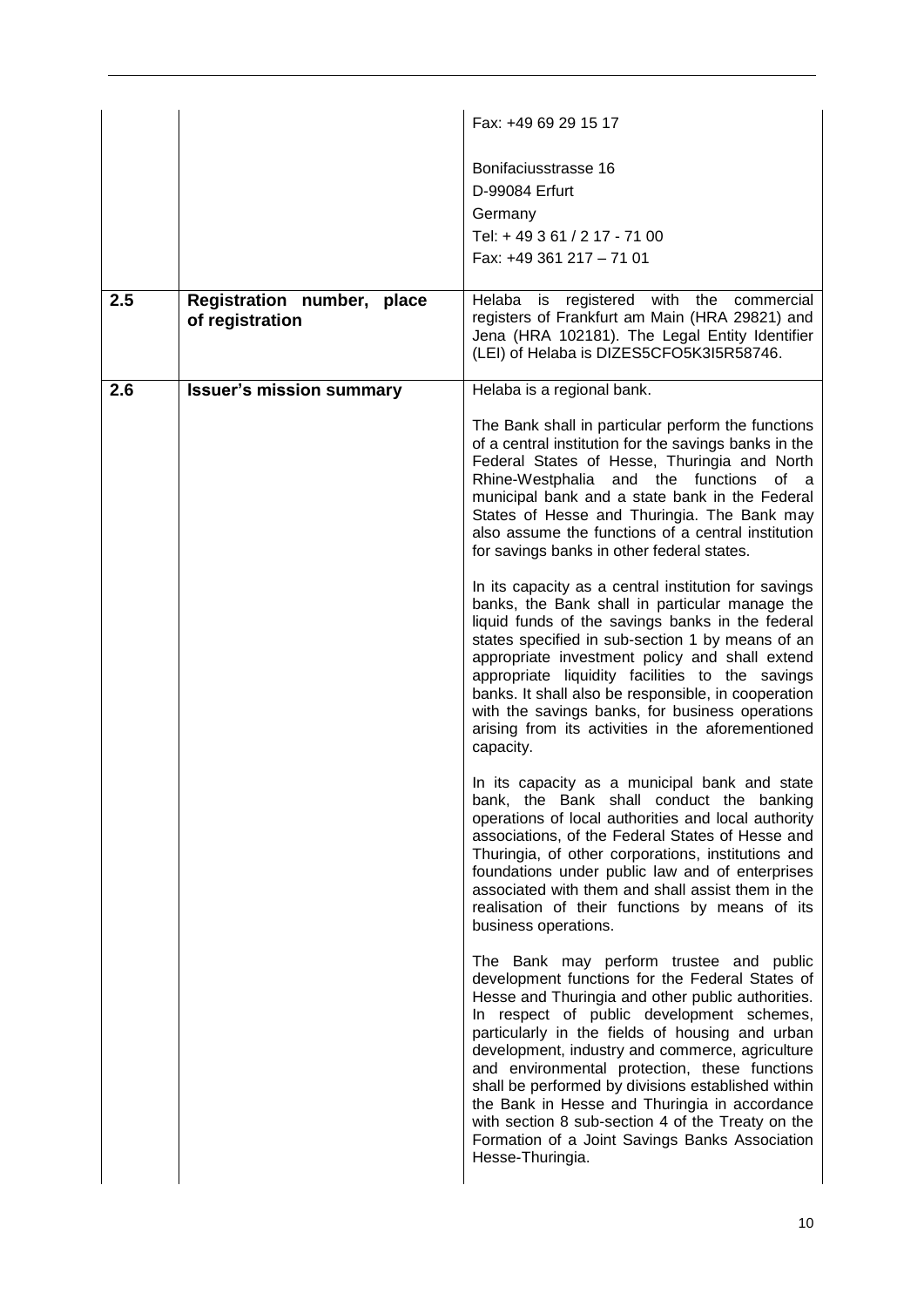The Bank shall operate a Building and Loan Association (*Bausparkasse*), in particular in the Federal States of Hesse and Thuringia, in accordance with the provisions of the German Act on Building and Loan Associations (*Gesetz über Bausparkassen*). It shall be a legally dependent institution and shall be known as "Landesbausparkasse Hessen-Thüringen". Separate annual accounts and a management report are to be prepared for the Building and Loan Association.

The Bank may conduct banking operations of all kinds and also perform other services and carry out other transactions customary in the banking industry insofar as such banking operations and other services and transactions are directly or indirectly conducive to achieving the Bank's purposes. Subject to this, the Bank may acquire equity holdings, create its own independent institutions and acquire and dispose of developed and undeveloped real property and equivalent titles.

The Bank shall be entitled to issue *Pfandbriefe* in accordance with the provisions of the German *Pfandbrief* Act (*Pfandbriefgesetz*) and other bonds.

Within the scope of its functions the Bank may become a member of associations and other organisations.

The Bank's business operations shall be conducted on the basis of good commercial practice taking into account general economic considerations and serving the needs of the savings banks and municipal authorities. In view of the public nature of the Bank's mission, generating profit shall not be the main object of its business operations.

#### **Deposit Protection and Investor Compensation Scheme**

Helaba is a member of the Deposit Protection and Investor Compensation Scheme of the Sparkassen-Finanzgruppe (the "**Scheme**"). The aim of the Scheme is to ensure that the member institutions themselves are protected, in particular their liquidity and solvency. All savings banks, Landesbanks and home loan and savings<br>associations (*Landesbausparkassen*) are associations (*Landesbausparkassen*) are members of this Scheme. In accordance with its memorandum and articles of association, the Scheme consists of a joint liability scheme of interconnected assets which are raised by the savings banks, the Landesbanks and Central Giro Institutions and Landesbausparkassen. In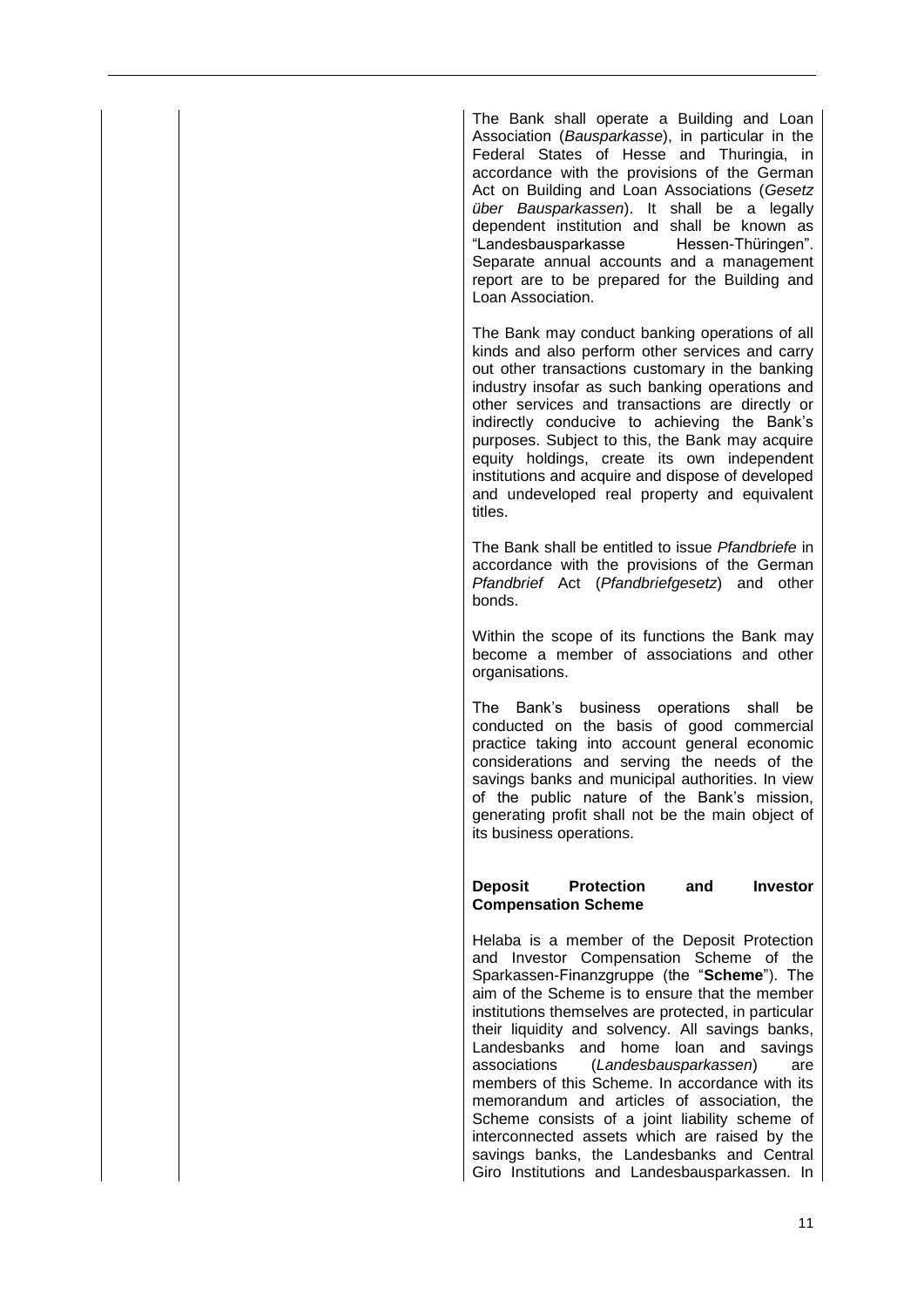|     |                                            | the event of a crisis, liquidity and solvency of an<br>institution can be protected by relevant support<br>measures. Institutions affected by the crisis can<br>thus be enabled to continue performing their<br>obligations without restrictions.                                                                                                                                                                                                                                                                                                                                                                                                                                                                                                                                                                          |
|-----|--------------------------------------------|----------------------------------------------------------------------------------------------------------------------------------------------------------------------------------------------------------------------------------------------------------------------------------------------------------------------------------------------------------------------------------------------------------------------------------------------------------------------------------------------------------------------------------------------------------------------------------------------------------------------------------------------------------------------------------------------------------------------------------------------------------------------------------------------------------------------------|
|     |                                            | The<br>deposit<br>protection<br>and<br>investor<br>compensation<br>system of the<br>Sparkassen-<br>Finanzgruppe complies with the requirements of<br>German<br>Deposit<br>Guarantee<br>Act<br>the<br>(Einlagensicherungsgesetz) which took effect on<br>3 July 2015. Over and above the institutional<br>protection, the deposit protection and investor<br>compensation<br>system of the Sparkassen-<br>Finanzgruppe provides a scheme for protecting<br>deposits eligible for compensation in an amount<br>of EUR 100,000 per customer. The Federal<br>Financial Supervisory Authority (Bundesanstalt<br>für Finanzdienstleistungsaufsicht - BaFin) has<br>recognized the institutional protection system of<br>the Sparkassen-Finanzgruppe as a deposit<br>guarantee scheme as defined in the Deposit<br>Guarantee Act. |
|     |                                            | In addition, there is the Reserve Fund of the<br>Savings Banks and Giro Association Hesse-<br>Thuringia, of which Helaba has become a<br>member. Supplementing these Reserve Funds,<br>Rheinischer Sparkassen- und Giroverband -<br>(RSGV) and Westfälisch-Lippischer Sparkassen-<br>und Giroverband (SVWL) each have established<br>an additional reserve fund in favour of Helaba<br>within the scope of their share taken in the<br>ordinary capital of Helaba (4.75% each) in 2012.                                                                                                                                                                                                                                                                                                                                    |
| 2.7 | Brief description of current<br>activities | For comparative information on the results of the<br>two last financial periods in the main business<br>areas of Helaba: please refer to pages 73 and 77<br>to 79 of the Annual Report 2018.                                                                                                                                                                                                                                                                                                                                                                                                                                                                                                                                                                                                                               |
|     |                                            | <b>Business Overview</b>                                                                                                                                                                                                                                                                                                                                                                                                                                                                                                                                                                                                                                                                                                                                                                                                   |
|     |                                            | Helaba is authorized to perform any kind of<br>banking operations and to render any kind of<br>financial services, with the exception of operating<br>a Multilateral Trading Facility.                                                                                                                                                                                                                                                                                                                                                                                                                                                                                                                                                                                                                                     |
|     |                                            | The Bank's registered offices are situated in<br>Frankfurt am Main and Erfurt and it also has<br>branches in Düsseldorf, Kassel, London, New<br>York, Paris and Stockholm. These are joined by                                                                                                                                                                                                                                                                                                                                                                                                                                                                                                                                                                                                                             |
|     |                                            | representative and sales offices, subsidiaries and<br>affiliates.<br>Helaba serves customers in Germany and other<br>countries as a commercial bank. It works with<br>companies, institutional customers, the public                                                                                                                                                                                                                                                                                                                                                                                                                                                                                                                                                                                                       |
|     |                                            | sector and municipal corporations.<br>Helaba and the S-Group Sparkassen in Hesse                                                                                                                                                                                                                                                                                                                                                                                                                                                                                                                                                                                                                                                                                                                                           |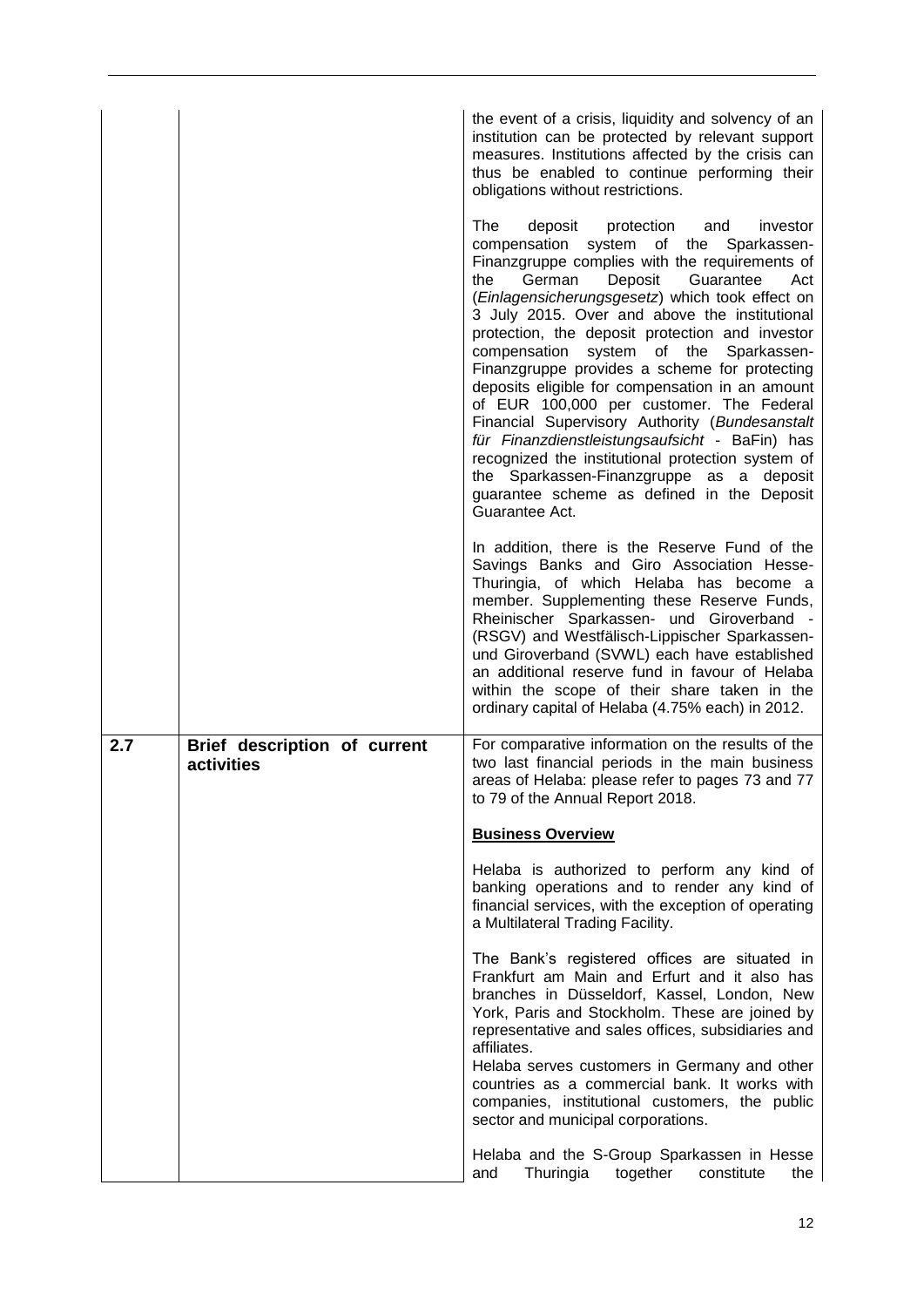Sparkassen-Finanzgruppe Hessen-Thüringen, which follows a business model based on economic unity and a joint S-Group rating. Comprehensive co-operation and business agreements have been entered into with the Sparkassen and their associations in North Rhine-Westphalia. In addition, there are sales cooperation agreements with the Sparkassen in Brandenburg. The agreements with the Sparkassen in North Rhine-Westphalia and Brandenburg complement the S-Group Concept of the Sparkassen-Finanzgruppe Hessen-Thüringen, which continues in its current form.

Helaba administers public-sector development programmes through Wirtschafts- und Infrastrukturbank Hessen (WIBank) in its capacity as the central development institution of the State of Hesse. As legally dependent entity within Helaba, WIBank enjoys a direct statutory guarantee from the State of Hesse as permitted under EU law. WIBank's business activities are guided by the development objectives of the State of Hesse. Helaba also has stakes in a number of other development institutions in Hesse and Thuringia.

Financing relatively large commercial projects is the Bank's particular speciality in the real estate segment: office buildings, retail outlets and residential portfolios make up the bulk of its business in this area, although it also provides finance for retail parks and logistics centres. Outside Germany, Helaba provides finance for real estate in established cities/regional centres and for commercial customers. Employees are active locally in the branch offices in London, New York, Paris, and Stockholm.

The Corporates & Markets segment encompasses the Corporate Finance, Sparkasse Lending Business and S-Group Service, Banks and International Business, Cash Management, Sales Public Authorities and Capital Markets divisions. The Corporate Finance division provides finance, structured and arranged to specific customer requirements, through its constituent product groups Corporate Loans, Project Finance, Transport Finance, Foreign Trade Finance, Acquisition Finance, Asset Backed Finance, Investment and Leasing Finance and Tax Engineering. The Bank's activities in the Sparkasse Lending Business and S-Group Service division concentrate on supporting Sparkassen and their customers with financing arrangements based on credit standing and cash flow. The Banks and International Business division is home to Helaba's trade finance business with S-Group customers and handles documentary business for both S-Group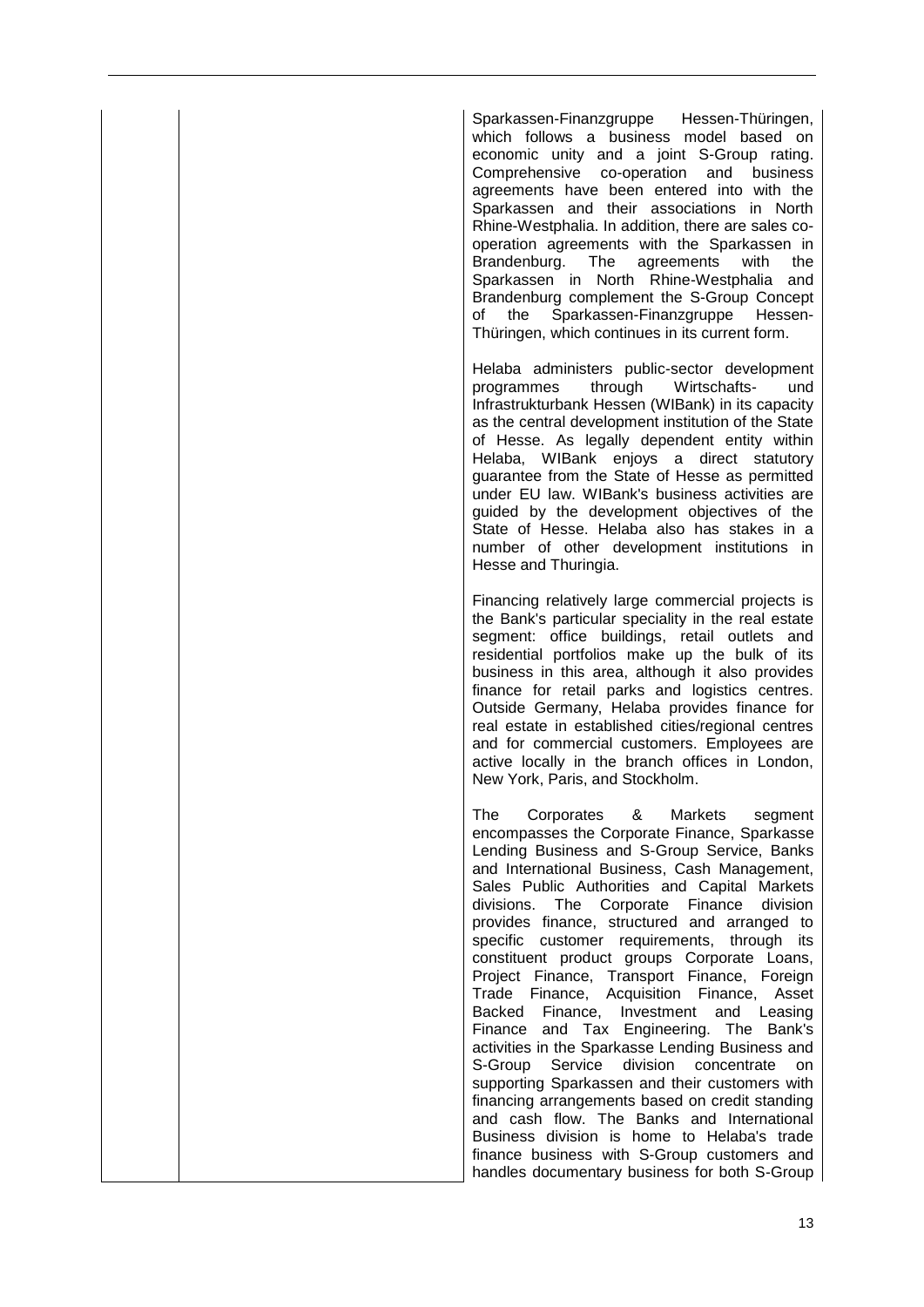customers and target customers of the Bank. Through its Cash Management division, Helaba is active in the field of payment transactions. The division Sales Public Authorities, which reports directly to the Board of Managing Directors, provides counselling and products for municipal authorities and their corporations.

The range of services offered by the Capital Markets division covers the four capital-marketrelated core functions of risk management, warehousing (including market-making), primary market and money market activities. The Capital Markets division's sales units provide support for Helaba's target customers and product customers. Activities focus on providing carefully tailored advice on risk and strategy to help customers make effective use of capital market products.

In the Retail and Asset Management segment, Frankfurter Sparkasse offers a full range of financial services products for private customers, the self-employed, small businesses, corporate customers and public authorities in the Rhine-Main area. As a wholly-owned and fully consolidated subsidiary of Helaba organized under public law, Frankfurter Sparkasse is an important retail bank in the Frankfurt region. Via 1822direkt, Frankfurter Sparkasse also has a presence in the nationwide direct banking market.

Frankfurter Bankgesellschaft (Schweiz) AG and its wholly owned subsidiary Frankfurter Bankgesellschaft (Deutschland) AG provide Helaba's products and services for Sparkassen in the Private Banking, Wealth Management and Asset Management segment.

Through the legally dependent Landesbausparkasse Hessen-Thüringen (LBS), Helaba operates the home loans and savings business in both Hesse and Thuringia.

Helaba Invest is a capital management company active in institutional asset management, administering and managing both securities and real estate. Its product range includes special funds for institutional investors and retail funds as a management and/or advisory portfolio, comprehensive fund management (including reporting and risk management), advice on strategy and support for indirect investments.

The GWH Group holds residential real estate portfolios in Hesse with close to 50,000 residential units under management. It is active in residential real estate project development as well as the management and optimisation of residential property portfolios.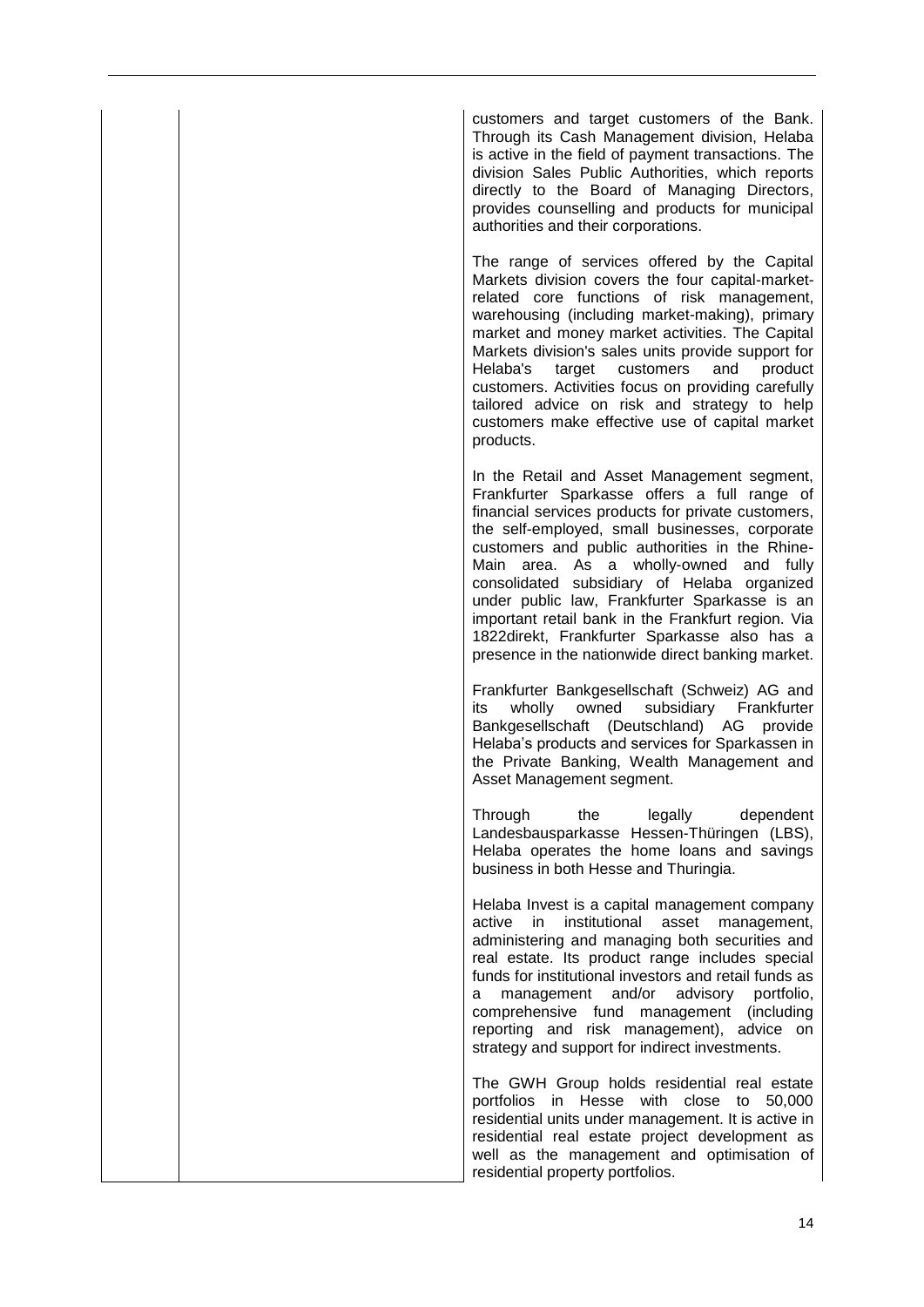The Portfolio and Real Estate Management division has responsibility for optimising the Bank's own portfolio of real estate and managing its real estate affiliates.

The **WIBank segment** mainly comprises the Wirtschafts- und Infrastrukturbank Hessen (WIBank) business line.

## **Trend Information**

#### *Competitive Conditions*

On the one hand, the German banking sector is benefiting from the positive economic trend in 2018. This is reflected in particular in the low level of loss allowances for loans and advances required to be recognised. Conversely, though, banks' operating business continues to be impacted by the current level of interest rates. On top of this, institutional investors (insurance companies, pension funds) are making inroads into the market in response to their own investment pressures and are becoming competitors of the banks. Cut-throat competition continues to put pressure on margins.

More and more areas of economic activity are becoming digitalised, driven by continuous advances in information technology. Online and mobile channels are presenting financial service providers with new ways of offering products and of accessing and exchanging data with customers.

*Key changes in the regulatory framework were as follows:*

*Supervision by the ECB (Single Supervisory Mechanism, SSM)*

The Helaba Group (within the meaning of the German Banking Act (Kreditwesengesetz – (KWG) and the Capital Requirements Regulation (CRR)) together with its affiliated subsidiaries Frankfurter Sparkasse and Frankfurter Bankgesellschaft (Deutschland) AG, is among the banks classified as "significant" and therefore subject to direct supervision by the European Central Bank (ECB). The ECB sent the Helaba Group a letter dated 14 February 2019 notifying it of the findings of the Supervisory Review and Evaluation Process (SREP). The ECB has specified that the minimum Common Equity Tier 1 (CET1) capital ratio to be maintained by the Helaba Group in 2019 is 9.85 %. This requirement comprises the Pillar 1 minimum capital requirement, the Pillar 2 capital requirement and the capital buffers.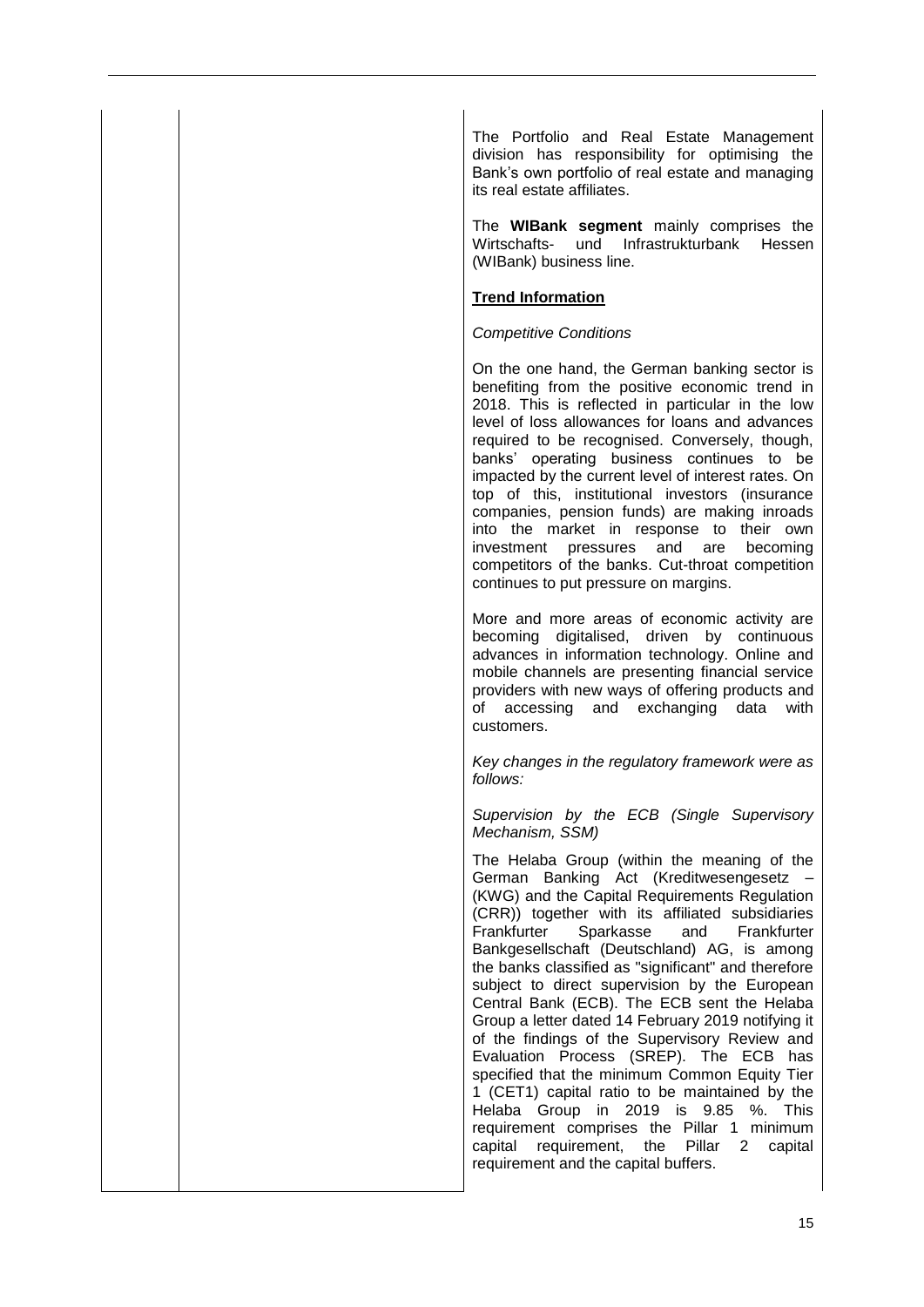#### *Stress test*

European banks underwent in 2018 a stress test required by the European Banking Authority (EBA) in conjunction with the ECB; these tests are conducted as part of a 2-year cycle. The objective was to evaluate the stability of global and domestic systemically important institutions under stressed economic conditions. The number of banks included decreased marginally from 51 in 2016 to 48. In 2018 as well, Helaba was one of the participating banks, and once again showed that it is a stable institution with resilient capital resources. One of the outcomes of the stress test in the third stress year was that the Common Equity Tier 1 (CET1, phased in) capital ratio fell from the figure of 15.40 % reported at the end of 2017 to 9.96 %. Helaba therefore complies with all the minimum regulatory requirements.

## *Single Resolution Mechanism (SRM)*

Helaba is classified as a "significant" bank and thus falls within the responsibility of the Single Resolution Board. As in previous years, a data collection exercise was conducted in the first half of 2018 for the purposes of resolution planning and determining minimum requirements for own funds and eligible liabilities (MREL). As a result of the 2018 data collection exercise, Helaba will probably be notified in 2019 of a binding MREL.

#### *Analytical credit datasets (AnaCredit)*

A decision was made back in 2016 to introduce the collection of granular credit and credit risk data. The requirements were set out in Regulation (EU) 2016/867 of the European Central Bank. As part of their responsibilities, national central banks are required to assist with the collection of granular credit and credit risk data at the level of the individual borrower. Since September 2018, the monthly notification has taken the full reporting requirements into account.

#### *EBA guidelines on internal governance*

After publication by the EBA of the guidelines on internal governance and on the assessment of the suitability of members of the management body and key function holders, Helaba analysed the requirements, identified the need for action, and initiated implementation measures in these fields. Many of the requirements in the EBA guidelines were already in the Bank's in-house set of rules and regulations or have since been added to it. For example, the bank's regulations now include a stipulation that the number of members of the Board of Managing Directors is to be reduced in the new term of office from July 2019.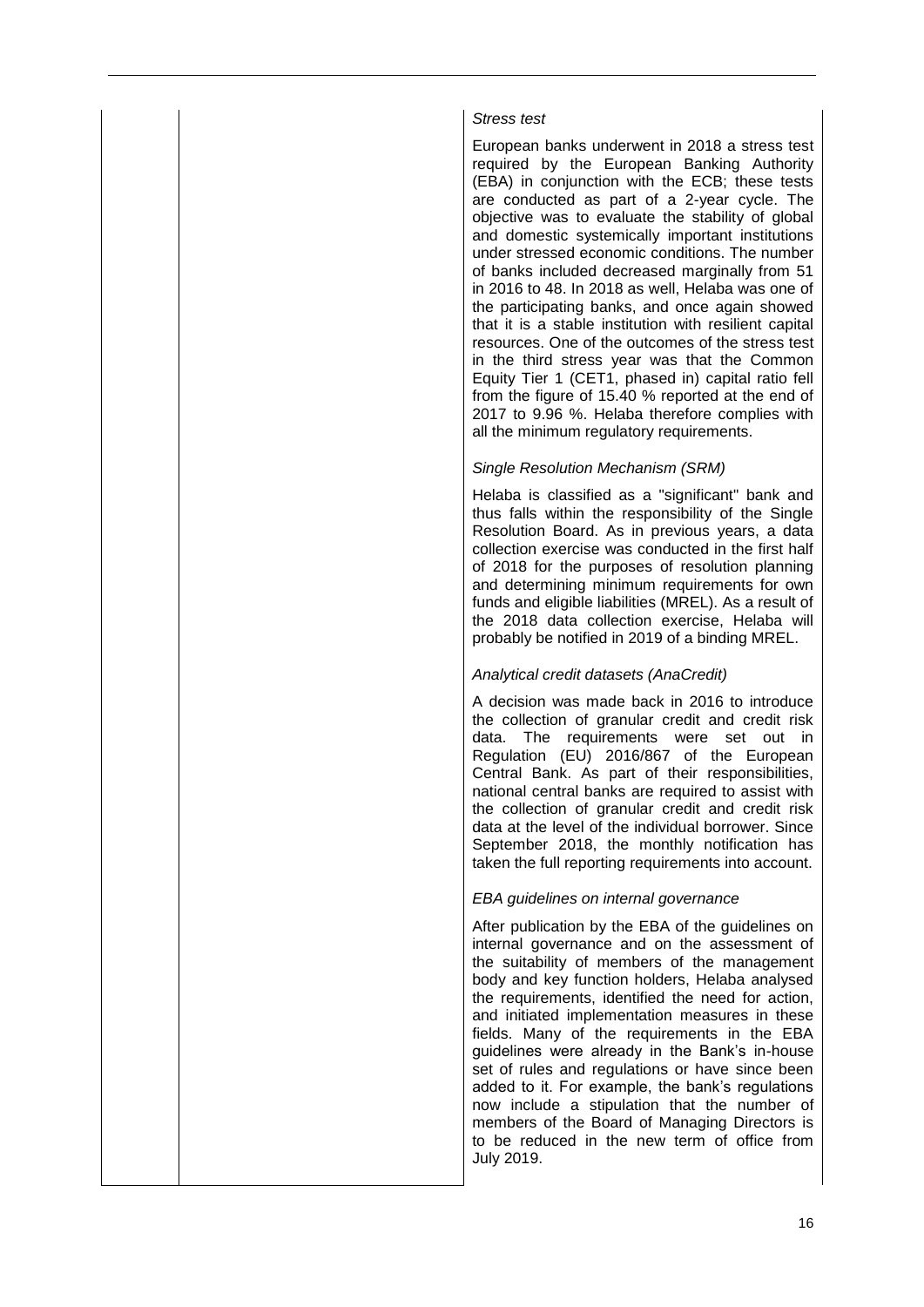|       |                                                                   | EU action plan on sustainable financing                                                                                                                                                                                                                                                                                                                                                                                                                                                                                                                                                                                                                                                                                                                                                                                                                                                                                   |
|-------|-------------------------------------------------------------------|---------------------------------------------------------------------------------------------------------------------------------------------------------------------------------------------------------------------------------------------------------------------------------------------------------------------------------------------------------------------------------------------------------------------------------------------------------------------------------------------------------------------------------------------------------------------------------------------------------------------------------------------------------------------------------------------------------------------------------------------------------------------------------------------------------------------------------------------------------------------------------------------------------------------------|
|       |                                                                   | At the beginning of March 2018, the European<br>Commission published<br>action<br>its<br>plan<br>on<br>financing<br>sustainable<br>growth,<br>issuing<br>a<br>corresponding package of measures at the end of<br>May 2018 aimed at implementing significant<br>actions. Thus, in July 2018, the EU Commission<br>set up a Technical Expert Group on Sustainable<br>Finance to provide support for the following four<br>areas: an EU taxonomy to determine whether an<br>economic activity is environmentally sustainable,<br>an EU Green Bond Standard, benchmarks for<br>low-carbon investment strategies, and guidance<br>to improve corporate disclosure of climate-related<br>information. Through its membership in various<br>banking associations and involvement in key<br>sustainability initiatives, Helaba is integrated in<br>the consultation processes and closely follows<br>developments in these areas. |
| 2.8   | <b>Capital</b>                                                    | As mentioned on pages 75, 76 and 193 of the<br>Annual Report 2018 of the Helaba Group<br>(Appendix II), as at 31 December 2018 the Issuer<br>has a subscribed and fully paid capital of<br>Euro 2,509 million.<br>The subscribed capital of Euro 2,509 million<br>comprises the share capital of Euro 589 million<br>paid in by the owners in accordance with the<br>the<br>capital<br>Charter<br>and<br>contributions<br>of<br>Euro 1,920 million paid by the Federal State of<br>Hesse.                                                                                                                                                                                                                                                                                                                                                                                                                                 |
| 2.8.1 | <b>Amount</b><br>of<br>capital<br>subscribed and fully paid       | The capital is fully subscribed and paid-up.                                                                                                                                                                                                                                                                                                                                                                                                                                                                                                                                                                                                                                                                                                                                                                                                                                                                              |
| 2.8.2 | of<br><b>Amount</b><br>capital<br>subscribed and not fully paid   | Not applicable.                                                                                                                                                                                                                                                                                                                                                                                                                                                                                                                                                                                                                                                                                                                                                                                                                                                                                                           |
| 2.9   | List of main shareholders                                         | As mentioned on page 193 of the Annual Report<br>2018 of the Helaba Group (Appendix II), as at 31<br>December 2018 the share capital of the Issuer<br>was split as follows:<br>Sparkassen- und<br>Giroverband Hessen-Thüringen: 68.85%<br>State of Hesse: 8.10%<br>Rheinischer Sparkassen- und<br>Giroverband: 4.75%<br>Sparkassenverband Westfalen-Lippe: 4.75%<br>Fides BetaGmbH: 4.75%<br>Fides AlphaGmbH: 4.75%<br>State of Thuringia: 4.05%                                                                                                                                                                                                                                                                                                                                                                                                                                                                          |
| 2.10  | Regulated markets on which<br>the shares or debt securities       | Not applicable.                                                                                                                                                                                                                                                                                                                                                                                                                                                                                                                                                                                                                                                                                                                                                                                                                                                                                                           |
| 2.11  | of the issuer are listed<br><b>Composition</b><br>of<br>governing | The management of the Bank is constituted of a                                                                                                                                                                                                                                                                                                                                                                                                                                                                                                                                                                                                                                                                                                                                                                                                                                                                            |
|       | bodies and supervisory bodies                                     | Board of Managing Directors and a Supervisory<br>Board.                                                                                                                                                                                                                                                                                                                                                                                                                                                                                                                                                                                                                                                                                                                                                                                                                                                                   |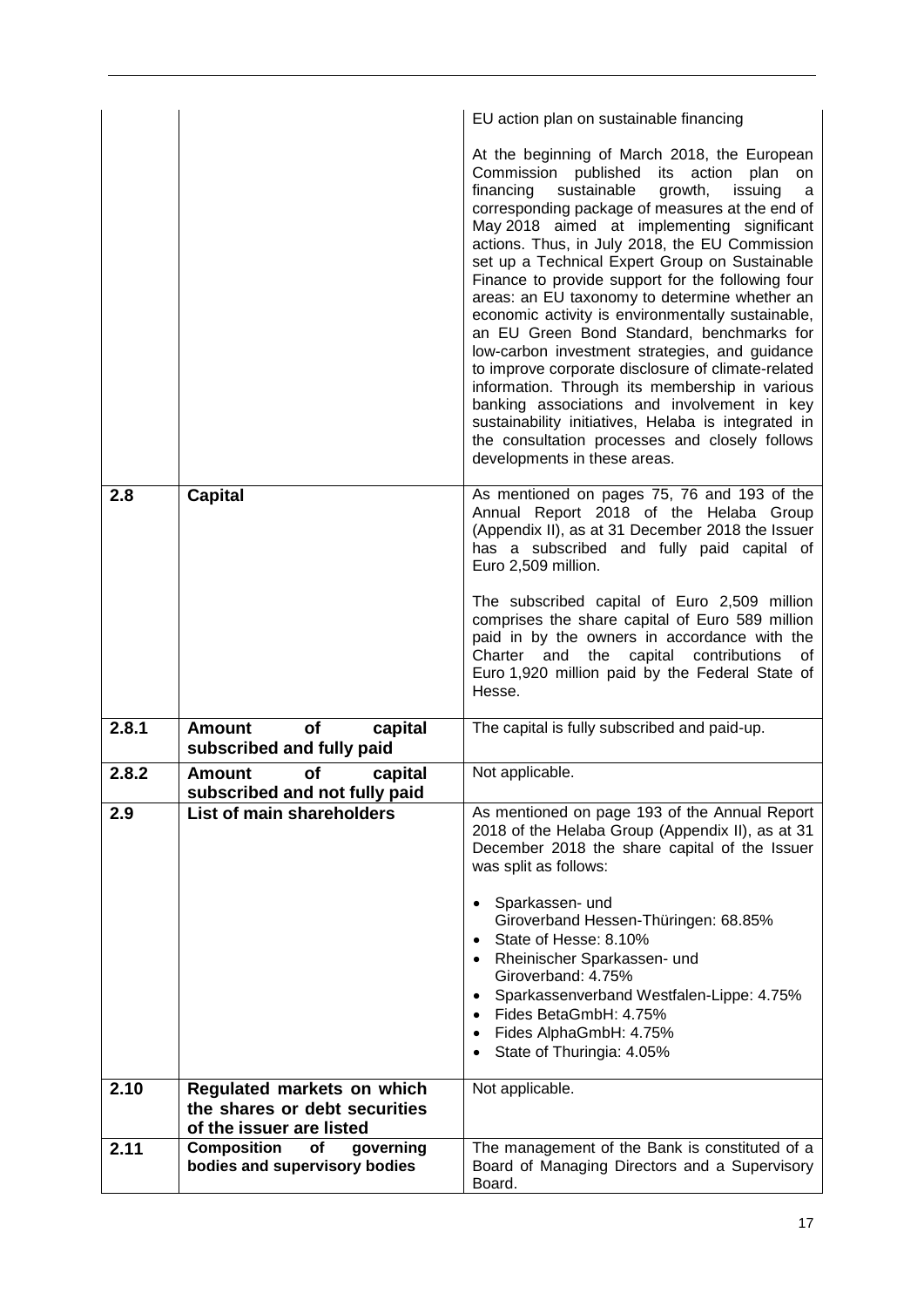| The members of the Board of Managing Directors<br>are appointed by the Board of Owners who<br>consists of sixteen members (§8(1) of the Charter<br>of Helaba) and approved by the Supervisory<br>Board.                                                                                                                                                                 |
|-------------------------------------------------------------------------------------------------------------------------------------------------------------------------------------------------------------------------------------------------------------------------------------------------------------------------------------------------------------------------|
| As at 31 December 2018, the members of the<br>Board of Managing Directors were:                                                                                                                                                                                                                                                                                         |
| Herbert Hans Grüntker (Chairman)<br><b>Thomas Groß</b><br>Dr. Detlef Hosemann<br>Hans-Dieter Kemler<br>Klaus-Jörg Mulfinger (until 31 December 2018)                                                                                                                                                                                                                    |
| Christian Schmid (since 20 December 2018)<br>Dr. Norbert Schraad                                                                                                                                                                                                                                                                                                        |
| Appointed by the shareholder meeting held on 10<br>December 2018 to be successor of Klaus Jörg<br>Mulfinger: Frank Nickel (subject to approval of<br>supervisory authorities).                                                                                                                                                                                          |
| The Supervisory Board supervises the conduct of<br>business of the Board of Managing Directors and<br>consists of thirty-five members (§11(1) of the<br>Charter of Helaba).                                                                                                                                                                                             |
| As at 31 December 2018, the members of the<br>Supervisory Board were:                                                                                                                                                                                                                                                                                                   |
| Chairman<br><b>Gerhard Grandke</b>                                                                                                                                                                                                                                                                                                                                      |
| Deputies<br>Dr. Werner Henning<br>Dr. Thomas Schäfer<br>Alexander Wüerst<br>Dr. Karl-Peter Schackmann-Fallis<br><b>Thorsten Derlitzki</b>                                                                                                                                                                                                                               |
| Members of the Supervisory Board:                                                                                                                                                                                                                                                                                                                                       |
| Andreas Bausewein<br>Dr. Annette Beller<br><b>Christian Blechschmidt</b><br>Stefan Hastrich<br>Günter Högner<br>Dr. Christoph Krämer<br>Manfred Michel (until 31 December 2018)<br><b>Frank Nickel</b><br><b>Clemens Reif</b><br>Thorsten Schäfer-Gümbel<br>Dr. Hartmut Schubert<br><b>Helmut Schmidt</b><br>Uwe Schmidt<br><b>Wolfgang Schuster</b><br>Dr. Eric Tjarks |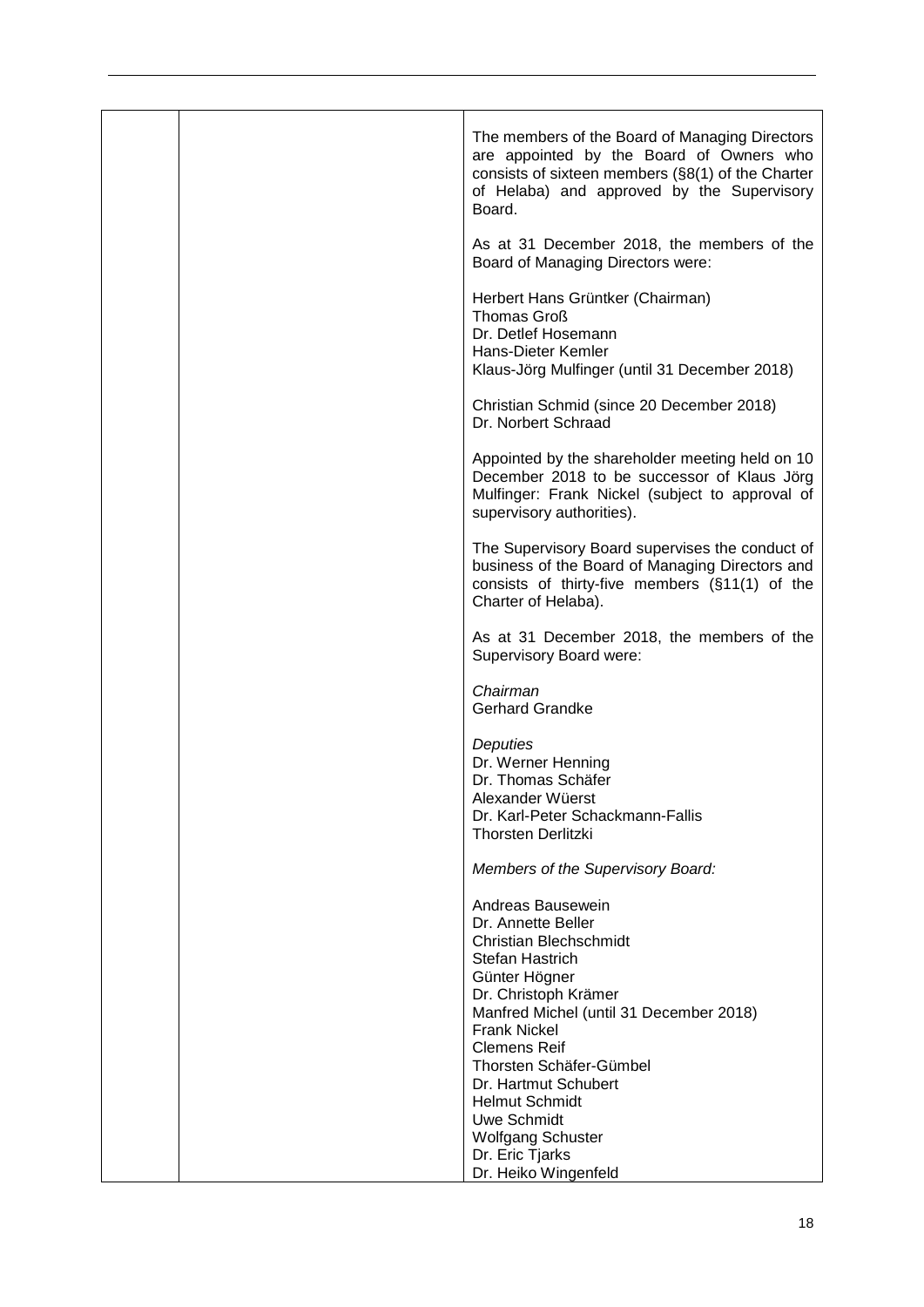|        |                                                                                                                                                    | <b>Arnd Zinnhardt</b>                                                                                                                                                                                                                                                                                                                                                                                                                                                                                                                                                                                                                                    |
|--------|----------------------------------------------------------------------------------------------------------------------------------------------------|----------------------------------------------------------------------------------------------------------------------------------------------------------------------------------------------------------------------------------------------------------------------------------------------------------------------------------------------------------------------------------------------------------------------------------------------------------------------------------------------------------------------------------------------------------------------------------------------------------------------------------------------------------|
|        |                                                                                                                                                    | Members of the Supervisory Board elected by the<br>employees:                                                                                                                                                                                                                                                                                                                                                                                                                                                                                                                                                                                            |
|        |                                                                                                                                                    | <b>Frank Beck</b><br>Thorsten Derlitzki - Deputy Chairman<br>Dr. Robert Becker (since 1 May 2018)<br>Gabriele Fuchs (until 30 April 2018)<br>Anke Glombik-Batschkus<br><b>Thorsten Kiwitz</b><br>Christiane Kutil-Bleibaum<br>Annette Langner<br>Susanne Noll<br>Jürgen Pilgenröther<br><b>Birgit Sahliger-Rasper</b><br>Susanne Schmiedebach<br><b>Thomas Sittner</b><br>The<br>positions<br>of three<br>members<br>οf<br>the                                                                                                                                                                                                                           |
|        |                                                                                                                                                    | Supervisory Board are at present vacant.                                                                                                                                                                                                                                                                                                                                                                                                                                                                                                                                                                                                                 |
| 2.12   | <b>Accounting</b><br>method<br>for<br>consolidated<br>(or<br>accounts<br>failing that,<br>for<br>the<br>annual<br>accounts)                        | As mentioned on page 82 of the Annual Report<br>2018 of the Helaba Group (Appendix II), the<br>consolidated financial statements of the Helaba<br>Group for the year ended 31 December 2018<br>have been prepared pursuant to Section 315a (1)<br>$\Omega$<br>the<br>German<br>Commercial<br>Code<br>(Handelsgesetzbuch, HGB) and Regulation (EC)<br>No. 1606/2002 of the European Parliament and<br>of the Council of 19 July 2002 (IAS Regulation) in<br>accordance with the International Financial<br>Reporting Standards (IFRSs), as published by<br>the International Accounting Standards Board<br>(IASB) and adopted by the European Union (EU). |
| 2.13   | <b>Accounting year</b>                                                                                                                             | Starting on 01/01, ending on 31/12.                                                                                                                                                                                                                                                                                                                                                                                                                                                                                                                                                                                                                      |
| 2.13.1 | Date of the last general annual<br>meeting of shareholders<br>(or<br>equivalent thereof) which has<br>ruled on the last financial year<br>accounts | 29/03/2019.                                                                                                                                                                                                                                                                                                                                                                                                                                                                                                                                                                                                                                              |
| 2.14   | <b>Fiscal year</b>                                                                                                                                 | As mentioned on page 303 of the Annual Report<br>2018 of the Helaba Group (Appendix II), the fiscal<br>year starts on 01/01 and ends on 31/12.                                                                                                                                                                                                                                                                                                                                                                                                                                                                                                           |
| 2.15   | Auditors of the issuer, who have<br>audited the issuer's<br>annual<br>accounts                                                                     |                                                                                                                                                                                                                                                                                                                                                                                                                                                                                                                                                                                                                                                          |
|        | 2.A.15.1 Auditors                                                                                                                                  | For Annual Report 2018:<br>Ernst & Young GmbH<br>Wirtschaftsprüfungsgesellschaft, Stuttgart,<br>Office Eschborn/Frankfurt am Main,<br>Mergenthalerallee 3-5,<br>65760 Eschborn, Germany                                                                                                                                                                                                                                                                                                                                                                                                                                                                  |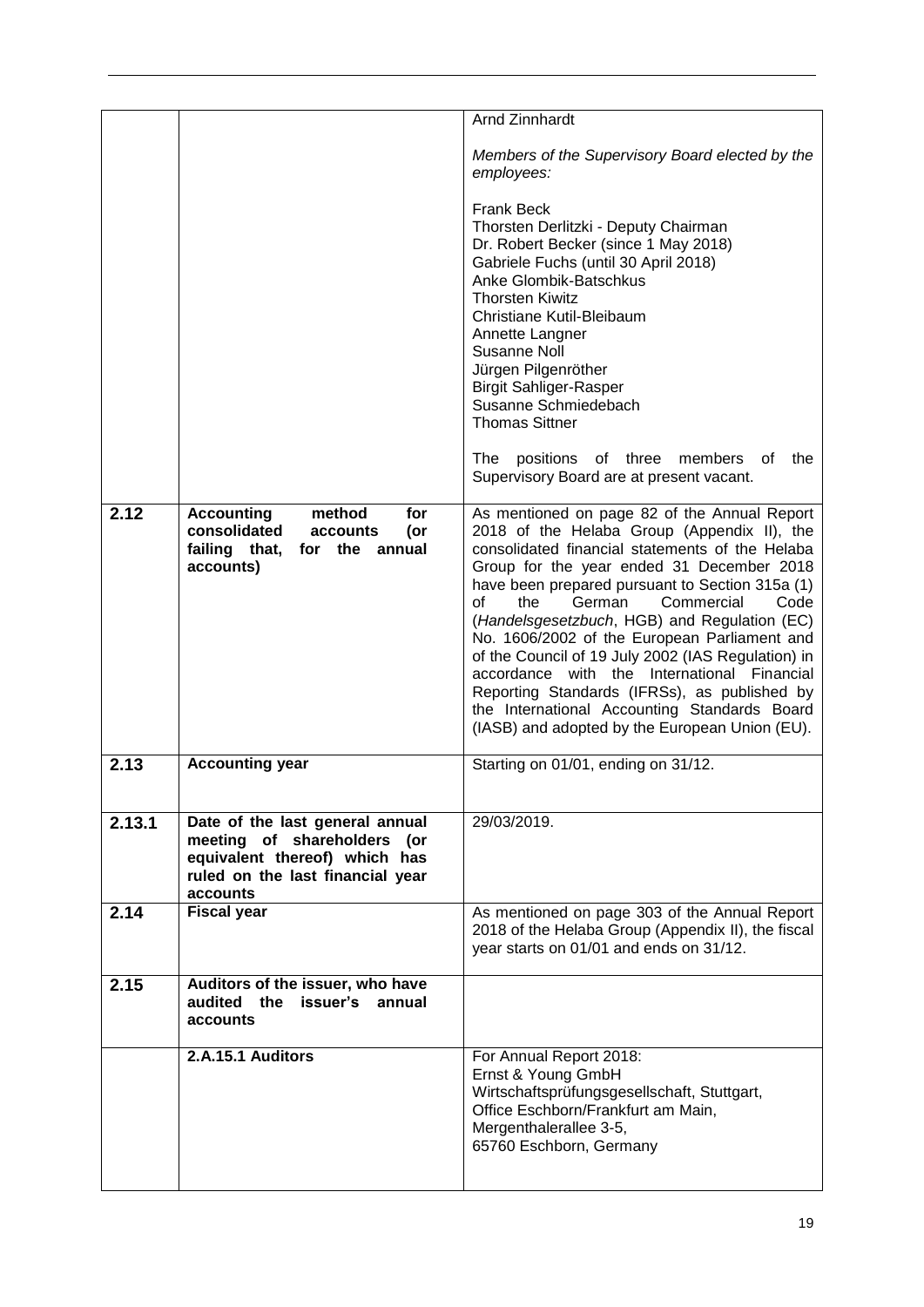|      |                                       | For Annual Report 2017:<br>PricewaterhouseCoopers GmbH<br>Wirtschaftsprüfungsgesellschaft<br>Friedrich-Ebert-Anlage 35 - 37,<br>60327 Frankfurt am Main, Germany, |
|------|---------------------------------------|-------------------------------------------------------------------------------------------------------------------------------------------------------------------|
|      | 2.A.15.2 Auditors<br>report on<br>the | The Auditor's opinions appear on:                                                                                                                                 |
|      | accuracy of the accounting<br>and     | Page 303 of the Annual Report 2018<br>$\bullet$                                                                                                                   |
|      | financial information                 |                                                                                                                                                                   |
|      |                                       | Page 235 of the Annual Report 2017 of<br>$\bullet$                                                                                                                |
|      |                                       | the Helaba Group (Appendix II).                                                                                                                                   |
|      |                                       |                                                                                                                                                                   |
| 2.16 | Other equivalent programmes of        | The Issuer has a EUR 10 billion - Commercial                                                                                                                      |
|      | the issuer                            | Paper, Certificate of Deposit Programme and a                                                                                                                     |
|      |                                       | USD 5 billion - Commercial Paper Programme.                                                                                                                       |
|      |                                       |                                                                                                                                                                   |
| 2.17 | <b>Rating of the issuer</b>           | Rated by Moody's Investors Service, Standard &                                                                                                                    |
|      |                                       | Poor's and Fitch Ratings.                                                                                                                                         |
|      |                                       |                                                                                                                                                                   |
|      |                                       |                                                                                                                                                                   |
| 2.18 | Additional information on the         | Optional <sup>1</sup> .                                                                                                                                           |
|      | issuer                                |                                                                                                                                                                   |

 $\overline{1}$ 

<sup>1</sup> Optional : information that the issuer may not provide because it is not required by French regulation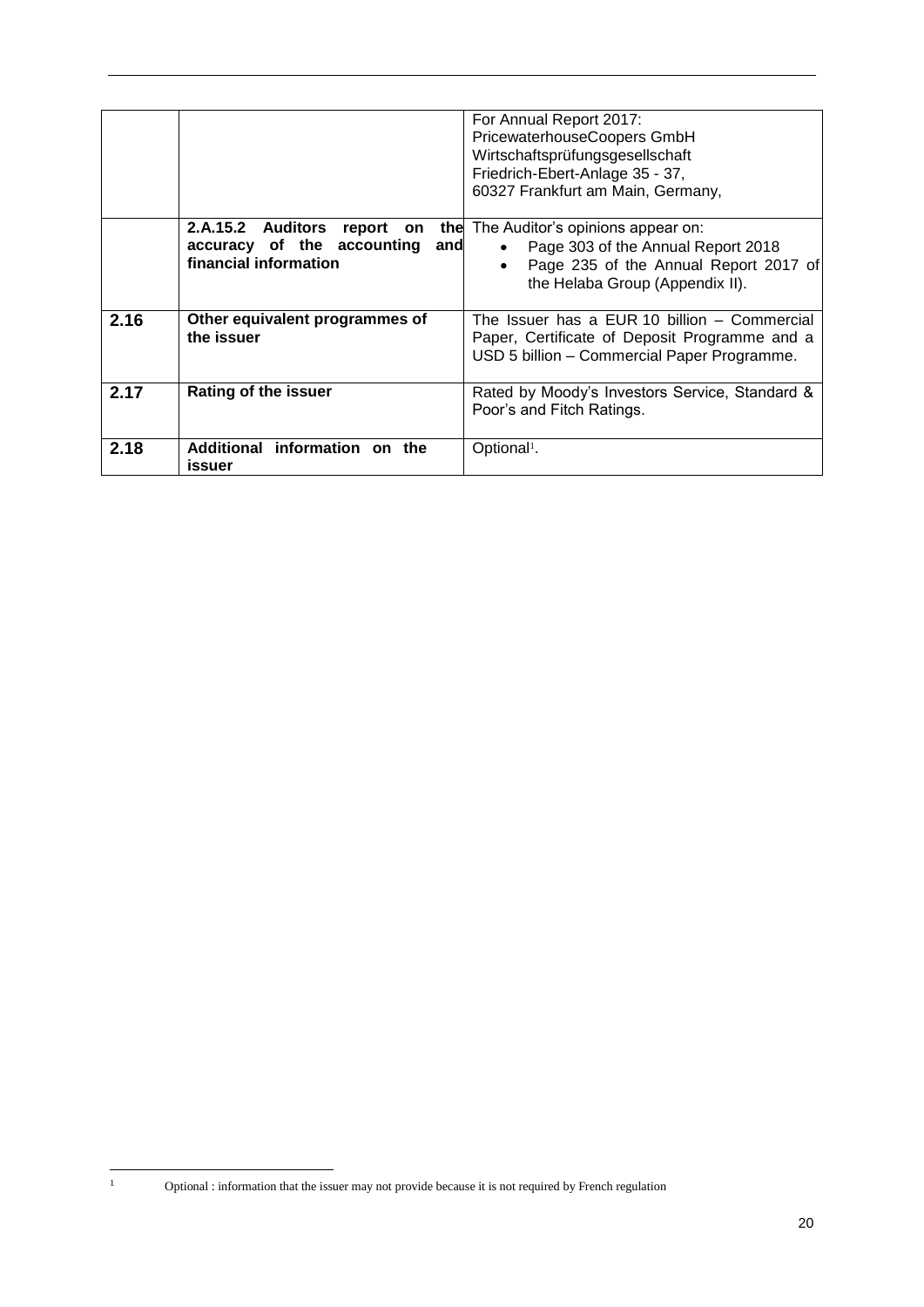| <b>CERTIFICATION OF INFORMATION FOR THE ISSUER</b>                                      |                                                                                                                                                   |                                                                                                                                                                                    |  |  |
|-----------------------------------------------------------------------------------------|---------------------------------------------------------------------------------------------------------------------------------------------------|------------------------------------------------------------------------------------------------------------------------------------------------------------------------------------|--|--|
| Article D. 213-9, 4 of the French monetary and financial code and subsequent amendments |                                                                                                                                                   |                                                                                                                                                                                    |  |  |
| 3.1                                                                                     | responsible for the Name: Bernd Gesser<br>Person(s)<br>memorandum  <br>information<br>concerning the programme of NEU<br><b>CP</b>                | <b>Head of Transaction Management</b><br>Title:                                                                                                                                    |  |  |
|                                                                                         |                                                                                                                                                   | Name: Andreas Möller<br>Middle Office Clerk<br>Title:                                                                                                                              |  |  |
| 3.2                                                                                     | person(s)<br><b>Declaration</b><br>the<br>οf<br>the information<br>for<br>responsible<br>the I<br>memorandum<br>concerning<br>programme of NEU CP | To our knowledge, the information contained in<br>the financial documentation is true and accurate<br>and does not contain any misrepresentation<br>which would make it misleading |  |  |
| 3.3                                                                                     | Date, place of signature, signature                                                                                                               | Executed in Frankfurt, 10 May 2019                                                                                                                                                 |  |  |

BERND GESSER

ANDREAS MOLLER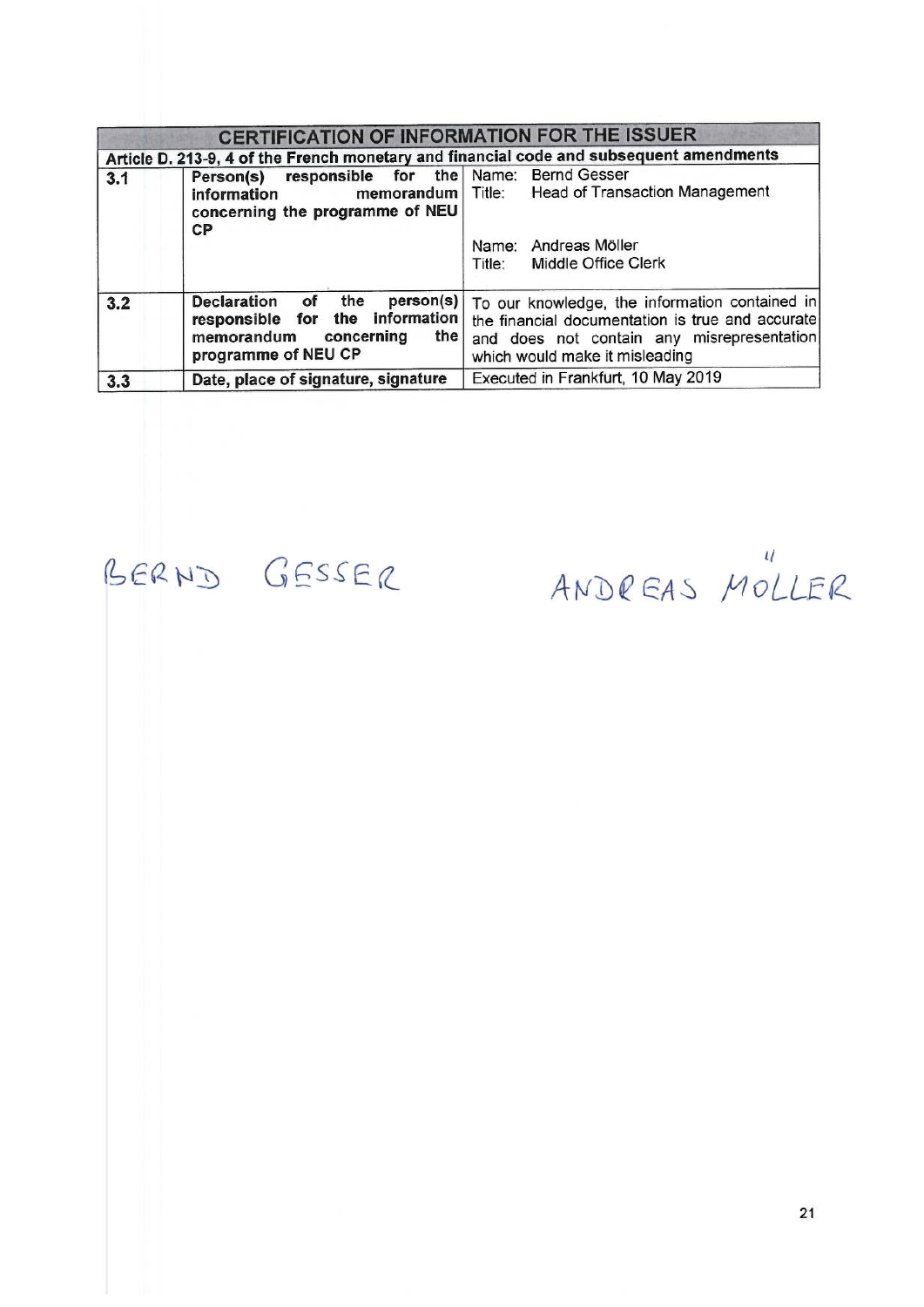| <b>4. INFORMATION CONCERNING THE ISSUER'S REQUEST OF</b><br><b>THE STEP LABEL</b> |                   |                                                                                                                                                                                                                                                                                                                                                                                                                      |
|-----------------------------------------------------------------------------------|-------------------|----------------------------------------------------------------------------------------------------------------------------------------------------------------------------------------------------------------------------------------------------------------------------------------------------------------------------------------------------------------------------------------------------------------------|
| 4.1                                                                               | <b>Label Step</b> | An application for a STEP label for this<br>Programme will be made to the STEP<br>Secretariat. Information as to whether the STEP<br>label has been granted for this Programme may<br>be made available on the STEP market website<br>(https://www.stepmarket.org).                                                                                                                                                  |
|                                                                                   |                   | This website is not sponsored by the Issuer and<br>the Issuer is not responsible for its content or<br>availability.                                                                                                                                                                                                                                                                                                 |
|                                                                                   |                   | Unless otherwise specified in this Information<br>Memorandum, the expressions "STEP", "STEP<br>Market Convention", "STEP label", "STEP<br>Secretariat", and "STEP market website" shall<br>have the meaning assigned to them in the<br>Market Convention on Short-Term European<br>Paper dated 19 May 2015 and adopted by the<br>Euribor ACI and European Money Markets<br>Institute (as amended from time to time). |